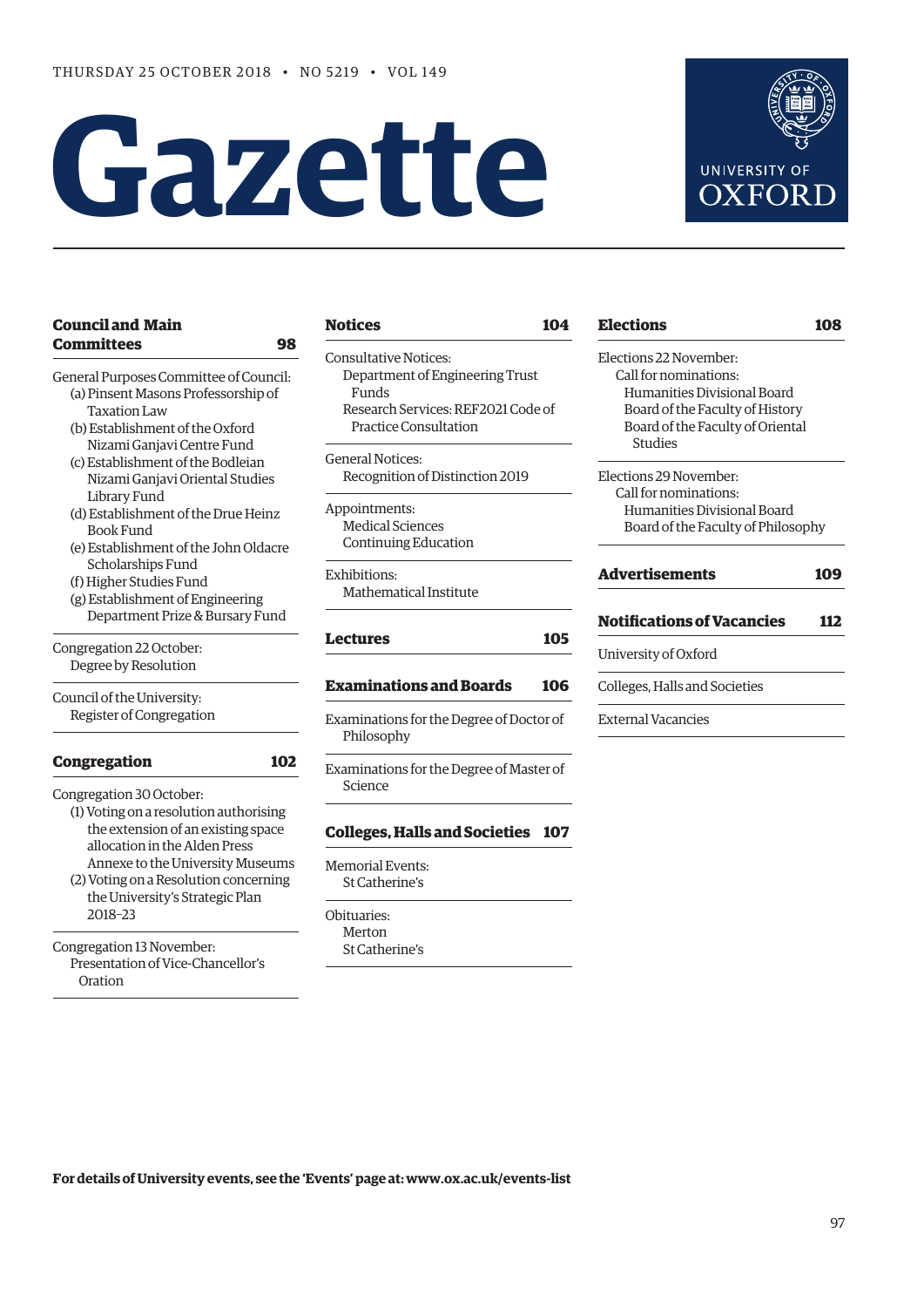# <span id="page-1-0"></span>Council and Main Committees

# **General Purposes Committee of Council**

The General Purposes Committee of Council has made the following changes to regulations, to come into effect on **9 November**.

# **(a) Pinsent Masons Professorship of Taxation Law**

## *Explanatory Note*

The following changes, made on the recommendation of the Social Sciences Division and the Faculty of Law, update the regulations to reflect the fact that the funding agreement with the law firm Pinsent Masons has come to an end. The regulations are also amended to provide for two members of the electoral board to be appointed by Council and one member by the Social Sciences Board.

## *Text of Regulations*

**1** In Council Regulations 3 of 2004, concerning the Employment of University Staff, delete 'Pinsent Masons Professor of Taxation Law' and substitute 'Professor of Taxation Law'.

**2** In Council Regulations 24 of 2002, concerning individual professorships, delete existing regulation §190 and substitute (new text underlined, deleted text struck through):

# '**§190.** *Pinsent Masons Professor of Taxation Law*

1. The Pinsent Masons Professor of Taxation Law shall lecture and give instruction in Taxation Law.

2. The professor shall be elected by an electoral board consisting of:

(1) the Vice-Chancellor, or if the head of the college specified in paragraph (2) of this clause is Vice-Chancellor, a person appointed by Council;

(2) the head of the college to which the professorship shall be for the time being allocated by Council under any regulation in that behalf, or, if the head is unable or unwilling to act, a person appointed by the governing body of the college;

(3) a person appointed by the governing body of the college specified in (2) of this clause;

(4), (5) a two persons appointed by Council;

 $(5)$ ,  $(6)$  two one persons appointed by the Social Sciences Board;

(7)–(9) three persons appointed by the Board of the Faculty of Law.

3. The professor shall be subject to the General Provisions of the regulations concerning the duties of professors and to those Particular Provisions of the same regulations, which are applicable to this chair.'

# **(b) Establishment of the Oxford Nizami Ganjavi Centre Fund**

#### *Explanatory Note*

These regulations establish the Oxford Nizami Ganjavi Centre Fund, following receipt of £3,180,394 given in honour of the British Foundation for the Study of Azerbaijan and the Caucasus towards supporting the Oxford Nizami Ganjavi Centre for the Study of the History, Languages and Cultures of Azerbaijan, the Caucasus and Central Asia.

## *Text of Regulations*

In Council Regulations 25 of 2002, concerning trusts, insert new §262 as follows, and renumber existing §262 onwards by plus one:

'**§262.** *Oxford Nizami Ganjavi Centre Fund*

1. The University receives with gratitude the sum of £3,180,394 given in honour of the British Foundation for the Study of Azerbaijan and the Caucasus to be held as expendable endowment on the trusts declared in this regulation. Further money or property may be paid or transferred to the University as either expendable or permanent endowment to be held on the same trusts. The assets so held will be known as the Oxford Nizami Ganjavi Centre Fund ("the Fund").

2. The University shall retain as permanent endowment those of the assets in the Fund (if any) which are contributed on the express understanding that they are to be treated as

permanent endowment ("the Permanent Endowment").

3. The University shall (a) apply the income of the Permanent Endowment (if any); and (b) apply the income and, in its discretion, the capital of the remainder of the Fund, towards supporting the Oxford Nizami Ganjavi Centre for the Study of the History, Languages and Cultures of Azerbaijan, the Caucasus and Central Asia ("the Centre"), including, but not limited to: funding the running of a varied annual programme of visiting researchers, workshops and seminars; creating a dedicated research and study space for the Centre within the Oriental Institute; and providing research, travel, information technology, administrative and programmatic support to the Centre. Any surplus income remaining after funding the Centre in any given year may be applied for the same purposes as the Bodleian Nizami Ganjavi Oriental Studies Library Fund.

4. The administration of the Fund, and the application of its income, shall be the responsibility of the Board of the Faculty of Oriental Studies with the addition (if he or she is not a member of such Board) of the Director of the Centre. The Centre shall be subject to the oversight and review of the Humanities Divisional Board.

5. The University may in its absolute discretion in the period ending 21 years from the date of this regulation, instead of applying the income of the Fund in any year, accumulate all or any part of such income by investing it, and holding it as part of the capital of the Fund. The University may apply the whole or any part of such accumulated income in any subsequent year as if it were income of the Fund arising in the then current year.

6. The University shall have power to pay out of the capital or the income of the Fund all costs of and incidental to the creation of the Fund, and the management and administration of the Fund.

7. The University may exercise any of its corporate powers in the management and administration of the Fund in so far as those powers are not inconsistent with these regulations.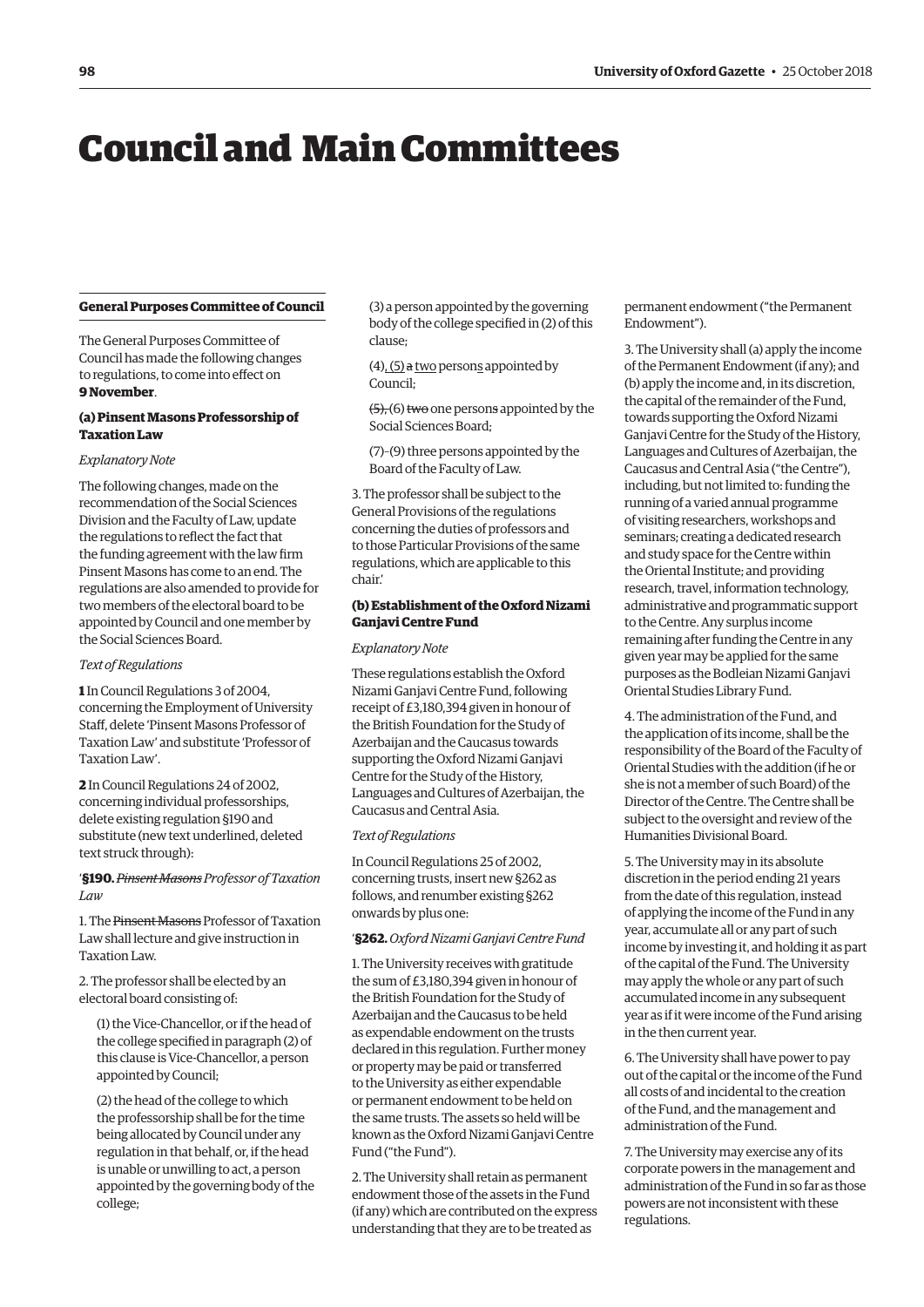8. Regulations 1–10 shall be deemed to be Trust Regulations under the provisions of Part D of Statute XVI.

9. Subject to regulation 10, Council may amend, repeal or add to these regulations in accordance with Part D of Statute XVI, but no amendment is valid if it would cause the Fund to:

(1) cease to be exclusively charitable according to the law of England and Wales; or

(2) be outside the objects of the University.

10. Any amendment to regulation 3 is an amendment to the main objects of the Fund for the purposes of Part D of Statute XVI and must be approved both by Congregation of the University and subsequently by Her Majesty in Council.'

# **(c) Establishment of the Bodleian Nizami Ganjavi Oriental Studies Library Fund**

## *Explanatory Note*

These regulations establish the Bodleian Nizami Ganjavi Oriental Studies Library Fund, following receipt of £2,000,000 given in honour of the British Foundation for the Study of Azerbaijan and the Caucasus towards supporting the Bodleian Nizami Ganjavi Oriental Studies Library.

## *Text of Regulations*

In Council Regulations 25 of 2002, concerning trusts, insert new §43 as follows, and renumber existing §43 onwards by plus one:

# '**§43.** *Bodleian Nizami Ganjavi Oriental Studies Library Fund*

1. The University receives with gratitude the sum of £2,000,000 given in honour of the British Foundation for the Study of Azerbaijan and the Caucasus to be held as expendable endowment on the trusts declared in this regulation. Further money or property may be paid or transferred to the University as either expendable or permanent endowment to be held on the same trusts. The assets so held will be known as the Bodleian Nizami Ganjavi Oriental Studies Library Fund ("the Fund"). 2. The University shall retain as permanent endowment those of the assets in the Fund (if any) which are contributed on the express understanding that they are to be treated as permanent endowment ("the Permanent Endowment").

3. The University shall (a) apply the income of the Permanent Endowment (if any); and (b) apply the income and, in its discretion, the capital of the remainder of the Fund, towards supporting the Bodleian Nizami Ganjavi Oriental Studies Library ("the Library"), including, but not limited to: funding a part-time position for a Caucasus and Central Asian subject librarian; strengthening and building the Library's holdings in the area of the Caucasus and Central Asian studies; providing technical support to subject librarians; and making refurbishments to and maintaining the Library. Any surplus income remaining after funding the Library in any given year may be applied for the same purposes as the Oxford Nizami Ganjavi Centre Fund.

4. Bodley's Librarian shall be responsible to the Curators of University Libraries for the administration of the Fund and the application of its income.

5. The University may in its absolute discretion in the period ending 21 years from the date of this regulation, instead of applying the income of the Fund in any year, accumulate all or any part of such income by investing it, and holding it as part of the capital of the Fund. The University may apply the whole or any part of such accumulated income in any subsequent year as if it were income of the Fund arising in the then current year.

6. The University shall have power to pay out of the capital or the income of the Fund all costs of and incidental to the creation of the Fund, and the management and administration of the Fund.

7. The University may exercise any of its corporate powers in the management and administration of the Fund in so far as those powers are not inconsistent with these regulations.

8. Regulations 1–10 shall be deemed to be Trust Regulations under the provisions of Part D of Statute XVI.

9. Subject to regulation 10, Council may amend, repeal or add to these regulations in accordance with Part D of Statute XVI, but no amendment is valid if it would cause the Fund to:

(1) cease to be exclusively charitable according to the law of England and Wales; or

(2) be outside the objects of the University.

10. Any amendment to regulation 3 is an amendment to the main objects of the Fund for the purposes of Part D of Statute XVI and must be approved both by Congregation of the University and subsequently by Her Majesty in Council.'

# **(d) Establishment of the Drue Heinz Book Fund**

# *Explanatory Note*

These regulations establish the Drue Heinz Book Fund, following receipt of US \$2,000,000 from the trustees of the Drue Heinz Revocable Trust No. 2, to be used towards purchases of 20th- and 21st-century literature for the Bodleian Libraries.

# *Text of Regulations*

In Council Regulations 25 of 2002, concerning trusts, insert new §106 as follows, and renumber existing §106 onwards by plus one:

## '**§106.** *Drue Heinz Book Fund*

1. The University receives with gratitude the sum of US \$2,000,000 from the trustees of the Drue Heinz Revocable Trust No. 2 to be held as permanent endowment on the trusts declared in this regulation. Further money or property may be paid or transferred to the University as either expendable or permanent endowment to be held on the same trusts. The assets so held will be known as the Drue Heinz Book Fund ("the Fund").

2. The University shall retain as permanent endowment those of the assets in the Fund which are contributed on the express understanding that they are to be treated as permanent endowment ("the Permanent Endowment").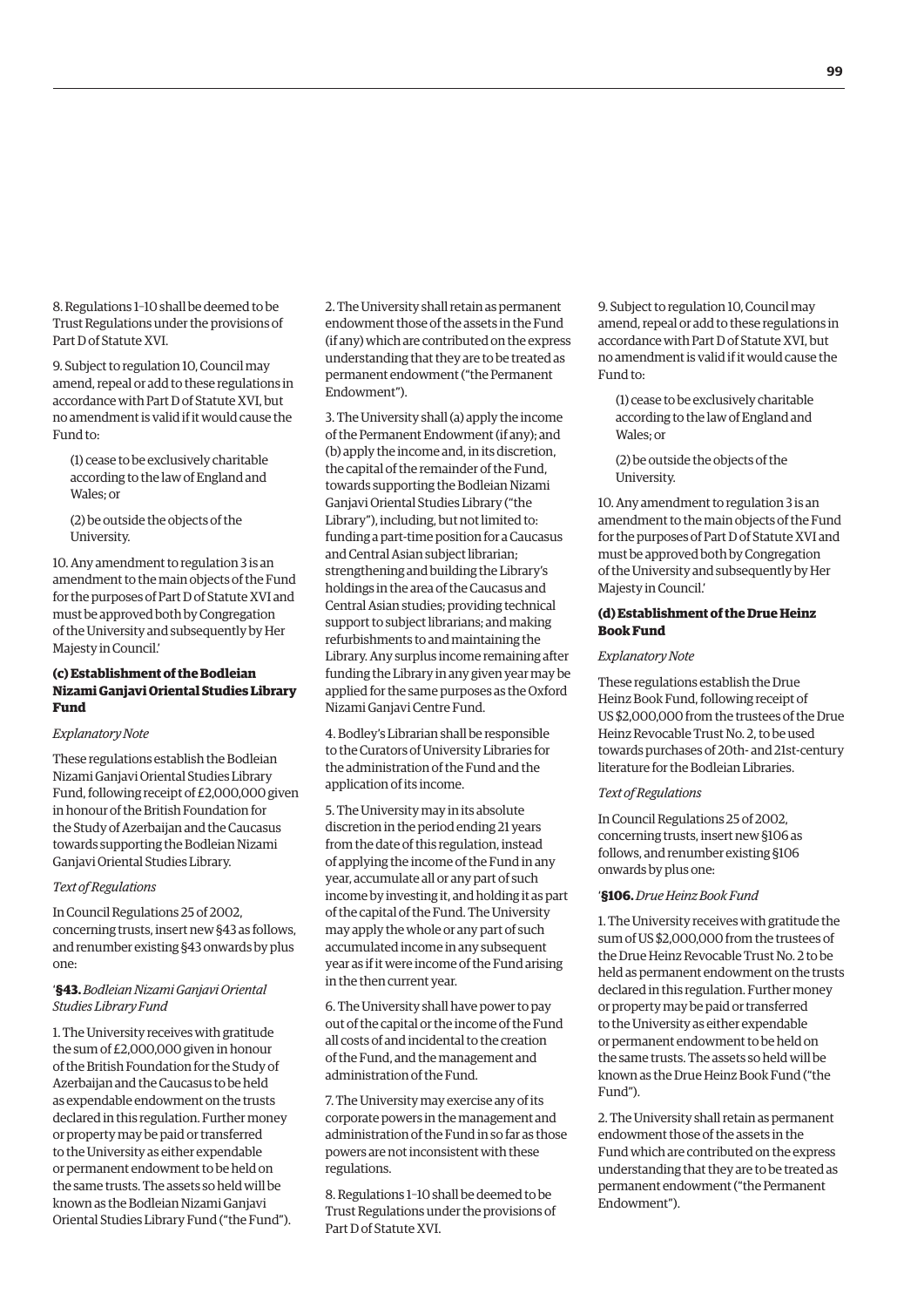3. The University shall (a) apply the income of the Permanent Endowment; and (b) apply the income and, in its discretion, the capital of the remainder of the Fund, towards purchases of 20th- and 21st-century literature for the Bodleian Libraries.

4. Publications and books acquired from the Fund shall include an appropriate identification. Spending from the Fund shall be made in accordance with the spending policy approved from time to time by the University for the spending from its general endowment funds, and, if at any time the University shall not have a spending policy for its general endowment funds, spending from the Fund shall be limited to income earned by the Fund, and all capital appreciation (both realised and unrealised) shall be retained as capital of the Fund.

5. Bodley's Librarian shall be responsible to the Curators of the University Libraries for the administration of the Fund and the application of its income.

6. The University may in its absolute discretion in the period ending 21 years from the date of this regulation, instead of applying the income of the Fund in any year, accumulate all or any part of such income by investing it, and holding it as part of the capital of the Fund. The University may apply the whole or any part of such accumulated income in any subsequent year as if it were income of the Fund arising in the then current year.

7. The University shall have power to pay out of the capital or the income of the Fund all costs of and incidental to the creation of the Fund and the management and administration of the Fund.

8. The University may exercise any of its corporate powers in the management and administration of the Fund in so far as those powers are not inconsistent with these regulations.

9. Regulations 1–11 shall be deemed to be Trust Regulations under the provisions of Part D of Statute XVI.

10. Subject to regulation 11, Council may amend, repeal or add to these regulations in accordance with Part D of Statute XVI, but

no amendment is valid if it would cause the Fund to:

- (1) cease to be exclusively charitable according to the law of England and Wales; or
- (2) be outside the objects of the University.

11. Any amendment to regulation 3 is an amendment to the main objects of the Fund for the purposes of Part D of Statute XVI and must be approved both by Congregation of the University and subsequently by Her Majesty in Council.'

# **(e) Establishment of the John Oldacre Scholarships Fund**

# *Explanatory Note*

These regulations establish the John Oldacre Scholarships Fund, following receipt of £1,000,000 from the trustees of the John Oldacre Foundation, to be used towards the provision of scholarships for graduate students demonstrating exceptional academic merit and/or potential commencing a DPhil course of study in Plant Sciences at the University.

## *Text of Regulations*

In Council Regulations 25 of 2002, concerning trusts, insert new §179 as follows, and renumber existing §179 onwards by plus one:

# '**§179.** *John Oldacre Scholarships Fund*

1. The University receives with gratitude the sum of  $f1,000,000$  from the trustees of the John Oldacre Foundation to be held as permanent endowment on the trusts declared in this regulation. Further money or property may be paid or transferred to the University as either expendable or permanent endowment to be held on the same trusts. The assets so held will be known as the John Oldacre Scholarships Fund ("the Fund").

2. The University shall retain as permanent endowment those of the assets in the Fund which are contributed on the express understanding that they are to be treated as permanent endowment ("the Permanent Endowment").

3. The University shall (a) apply the income of the Permanent Endowment; and (b) apply the income and, in its discretion, the capital of the remainder of the Fund, towards the provision of scholarships to be known as the John Oldacre Scholarships ("the Scholarships"). The Scholarships shall be available to graduate students demonstrating exceptional academic merit and/or potential commencing a DPhil course of study in Plant Sciences at the University.

4. The administration of the Fund, and the application of its income, shall be the responsibility of a Board of Management ("the Board") comprising:

- (1) the Sherardian Professor of Botany, who shall chair the Board;
- (2) the Head of the Department of Plant Sciences; and

(3) the Director of Graduate Studies at the Department of Plant Sciences.

5. The University may in its absolute discretion in the period ending 21 years from 16 August 2018, instead of applying the income of the Fund in any year, accumulate all or any part of such income by investing it, and holding it as part of the capital of the Fund. The University may apply the whole or any part of such accumulated income in any subsequent year as if it were income of the Fund arising in the then current year.

6. The University shall have power to pay out of the income of the Fund all costs of and incidental to the creation of the Fund and the management and administration of the Fund and the Scholarship.

7. The University may exercise any of its corporate powers in the management and administration of the Fund in so far as those powers are not inconsistent with these regulations.

8. Regulations 1–10 shall be deemed to be Trust Regulations under the provisions of Part D of Statute XVI.

9. Subject to regulation 10, Council may amend, repeal or add to these regulations in accordance with Part D of Statute XVI, but no amendment is valid if it would cause the Fund to: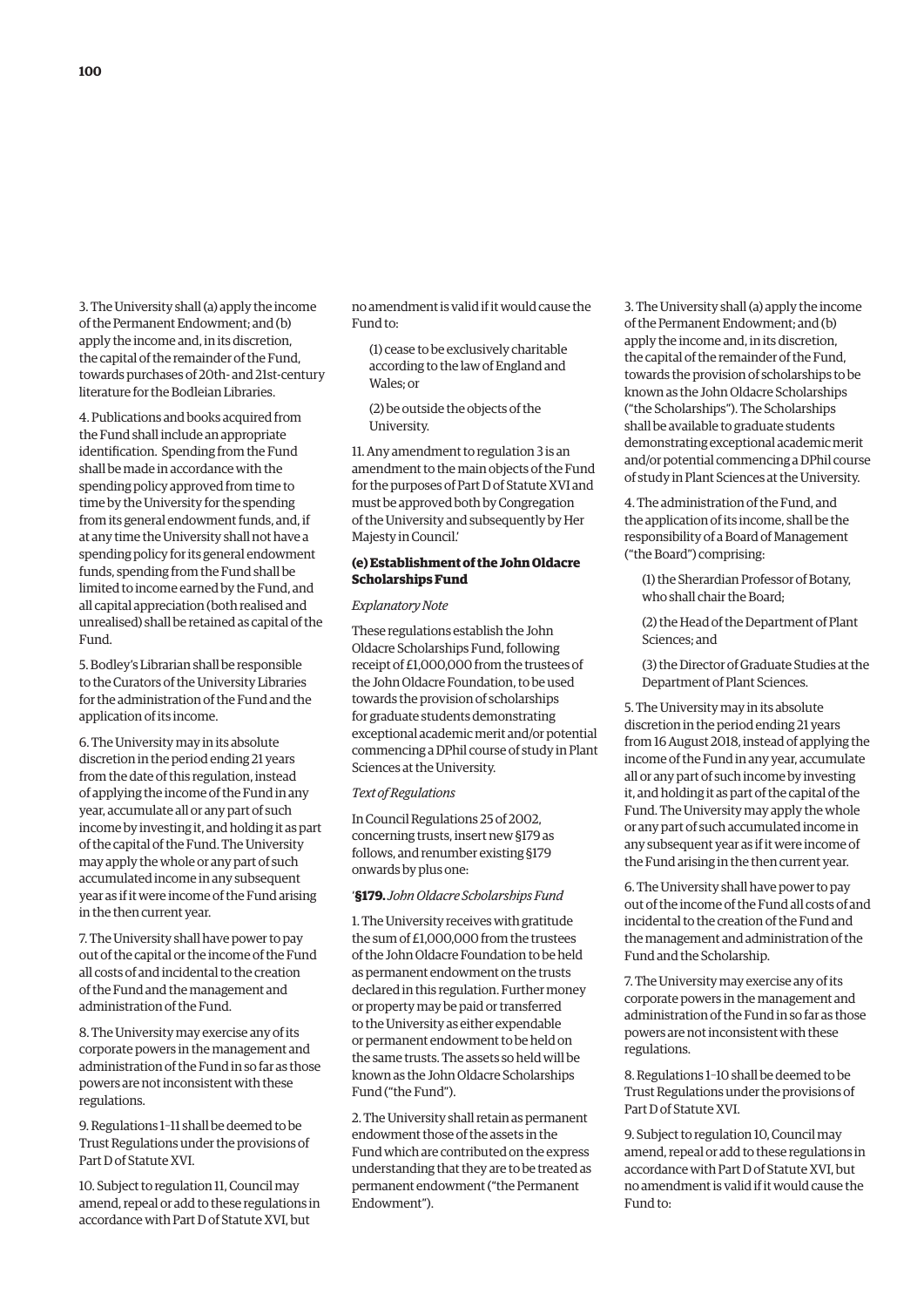(1) cease to be exclusively charitable according to the law of England and Wales; or

(2) be outside the objects of the University.

10. Any amendment to regulation 3 is an amendment to the main objects of the Fund for the purposes of Part D of Statute XVI and must be approved both by Congregation of the University and subsequently by Her Majesty in Council.'

#### **(f) Higher Studies Fund**

#### *Explanatory Note*

In the interests of streamlined administration, because the purposes of the Higher Studies Fund are aligned with those of the John Fell Fund (being broadly for the support of research across the University), and the John Fell Committee has robust processes for decision-making, allocating funds, payment and monitoring, it is proposed by the Higher Studies Fund Board and the John Fell Committee, and endorsed by the Trusts Management Board, to replace the existing management board of the Higher Studies Fund with the John Fell Committee.

#### *Text of Regulations*

In Council Regulations 25 of 2002, §163 relating to the Higher Studies Fund, amend s3 as follows (new text underlined, deleted text struck through):

'3. The administration of the Fund, and the application of its income, shall be the responsibility of a Board of Management comprising:

(1) the Vice-Chancellor or his or her nominee;

(2)–(3) two individuals appointed by the Chancellor;

(4)–(5) two members appointed by Council; and

(6) one individual appointed by the board of the Oxford University Alumni Society.

Each appointed board member shall hold office for four years from the date of his appointment and shall be eligible for reappointment for one further period of four years.

the John Fell OUP Research Fund Committee.'

# **(g) Establishment of Engineering Department Prize & Bursary Fund**

#### *Explanatory Note*

These regulations establish the Engineering Department Prize & Bursary Fund for the advancement of education and learning at, or in connection with, the Department of Engineering Science, primarily through the award of prizes and scholarships. It is intended that by resolution of Council, as trustee, under the Charities Act 2011, the Sheppee Fund, the Medtronic Biomedical Engineering Scholarship Fund, the Janson Prize in Electronic Communications and the Motz Prize in Electrical Engineering shall be transferred and administered as part of this new trust fund.

# *Text of Regulations*

In Council Regulations 25 of 2002, concerning trusts, insert new §110 as follows, and renumber existing §110 onwards by plus one:

# '**§110.** *Engineering Department Prize & Bursary Fund*

1. Ten pounds and such further money or property as may be paid or transferred to be held by the University on the same trusts shall be held together as part of the Engineering Department Prize & Bursary Fund ("the Fund"), which shall be held on the trusts declared in this regulation. The Fund includes transfers from the Sheppee Fund, Medtronic Biomedical Engineering Scholarship Fund, Janson Prize in Electronic Communications and the Motz Prize in Electrical Engineering.

2. The University shall retain as permanent endowment those of the assets in the Fund which are contributed on the express understanding that they are to be treated as permanent endowment ("the Permanent Endowment").

3. The University shall (a) apply the income of the Permanent Endowment; and (b) apply the income and, in its discretion, the capital of the remainder of the Fund (if any), towards the advancement of education and learning at, or in connection with, the Faculty of Engineering, primarily through the award of prizes and scholarships.

4. The administration of the Fund, and the application of its income, shall be the responsibility of the Engineering Science Departmental Committee, which may make and amend Standing Orders consistent with these Regulations governing the administration of the Fund and the application of its income.

5. The University shall have power to pay out of the capital or the income of the Fund all costs of and incidental to the creation of the Fund and the management and administration of the Fund.

6. The University may exercise any of its corporate powers in the management and administration of the Fund in so far as those powers are not inconsistent with these regulations.

7. Subject to regulation 8, Council may amend, repeal or add to these regulations in accordance with Part D of Statute XVI, but no amendment is valid if it would cause the Fund to:

(1) cease to be exclusively charitable according to the law of England and Wales; or

(2) be outside the objects of the University.

8. Any amendment to regulation 3 is an amendment to the main objects of the Fund for the purposes of Part D of Statute XVI and must be approved both by Congregation of the University and subsequently by Her Majesty in Council.'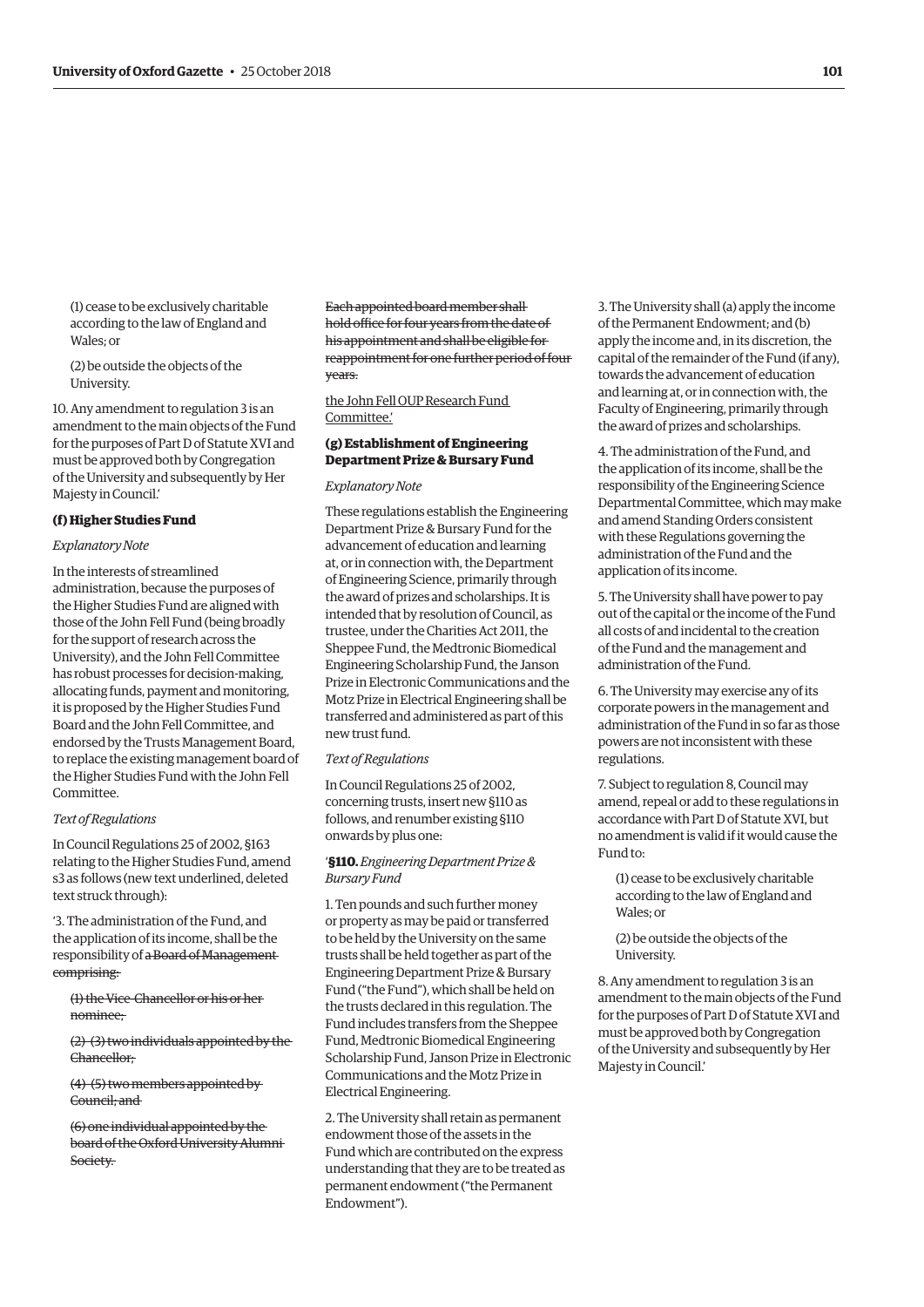# Congregation

# <span id="page-5-0"></span>**Congregation** 22 October

**Degree by Resolution**

*This content has been removed as it contains personal information protected under the Data Protection Act.*

#### **Council of the University**

#### **Register of Congregation**

The Vice-Chancellor reports that the following names have been added to the Register of Congregation:

Bishop, T, Target Discovery Institute Bussell, J N, Biomedical Services Dafoe, A, Faculty of Philosophy Grainger, C E, University Development **Office** Kruger, T J R, Oxford Martin School Langton, M J, Wadham Lloyd-Lavery, A, Hertford Marshall-Brown, A, Social Sciences Divisional Office Mayer, D E, Harris Manchester Sternberg, T, St Cross Tonks, S, Oxford Vaccine Group

¶ No notice of opposition or request for adjournment having been received, the Chair will accordingly declare the resolution at (1) carried at the meeting. As set out below, a meeting will be held at 2pm on 30 October to formally put the resolution at (2) below to Congregation.

# **(1) Voting on a resolution authorising the extension of an existing space allocation in the Alden Press Annexe to the University Museums**

(For explanatory note and text of the resolution, see *Gazette* [No 5217, 11 October](https://gazette.web.ox.ac.uk/sites/default/files/gazette/documents/media/11_october_2018_-_no_5217_redacted.pdf#page=2)  2018, p74.)

# **(2) Voting on a Resolution concerning the University's Strategic Plan 2018–23**

#### *Explanatory Note*

The current University Strategic Plan covers the period 2013 to 2018. In Michaelmas term 2017, based on submissions from the divisions, the Planning and Resource Allocation Committee (PRAC) reviewed the priorities and recommended to Council that a consultation should be launched in Hilary term 2018 in order to develop a new Strategic Plan covering the period 2018 to 2023. On 5 February Council approved this approach and a first consultation was launched on 26 February 2018.

During Hilary term an initial list of priorities was considered by a number of committees and groups including: Research and Innovation Committee, Personnel Committee, Education Committee, Finance Committee, PRAC, Council, divisional boards and the Conference of Colleges. A parallel online consultation provided all members of the University with an opportunity to feed back their views on the previous Strategic Plan and on the initial priority list. 125 members of the University responded in writing to the consultation, in some cases on behalf of other formal or informal groups. Feedback from the Hilary term consultation informed an initial draft of the new Strategic Plan which was considered by Council committees, including PRAC, before being approved by Council at its meeting on 14 May 2018 for

wider consultation during Trinity term. The draft plan was published on the University website subsequently together with a digest of the comments which had been received during Hilary term. Overall it was intended that the new Strategic Plan should be shorter than the previous one, with a clearer link between the University's commitments and its priorities for action.

The draft Strategic Plan was then further considered by Council and its committees, Conference of Colleges and its subcommittees, and divisional boards and their subcommittees, at their meetings during Trinity term. In all, the draft was considered by around 40 committees and other fora, and additionally feedback was received directly from a number of college governing bodies. A second online consultation was launched on 29 May inviting comments on the draft Strategic Plan from current members of the University; 326 staff responded to the consultation (451 written responses in all). Six open meetings were held during Trinity term to provide staff with an opportunity to discuss different aspects of the draft plan; over 400 staff attended the open meetings. The open meetings were held in three different locations, including one meeting on the Old Road Campus, to try to ensure that all those wishing to attend a session had an opportunity to do so.

A final draft of the Strategic Plan was prepared following the Trinity term consultation. It was posted on the Strategic Plan website before the meeting and was approved by Council at its meeting on 9 July as the final version for submission to Congregation at its week 4 meeting in Michaelmas term 2018. Summaries of the feedback received through the two periods of consultation can be accessed at www. ox.ac.uk/staff/consultations/strategic-plan[consultation. The final version of the plan, as](www.ox.ac.uk/staff/consultations/strategic-plan-consultation)  approved by Council, has been available on this webpage throughout the Long Vacation.

During Michaelmas term 2018 an implementation plan will be developed to set out in more detail a programme to deliver the priorities outlined in the Strategic Plan. The implementation plan will be overseen by a programme board chaired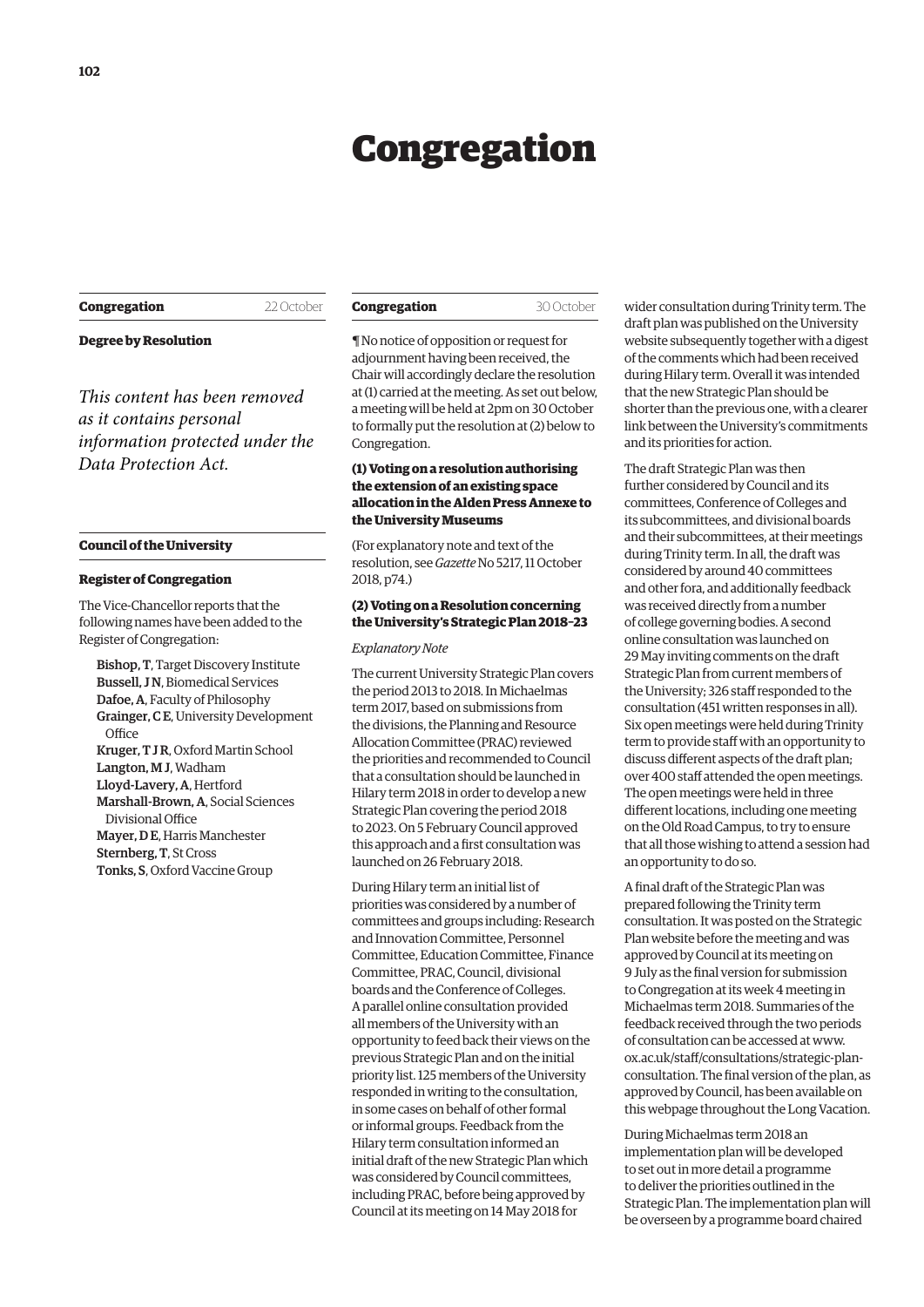by the Vice-Chancellor reporting to PRAC. PRAC has responsibility for monitoring and implementing the Strategic Plan on behalf of Council.

## *Text of Resolution*

That the Strategic Plan for 2018–2023, published as Supplement (2) to *Gazette* No 5216, 10 October 2018 (also available at https://gazette.web.ox.ac.uk/files/ [universityofoxfordstrategicplan2018-](https://gazette.web.ox.ac.uk/files/universityofoxfordstrategicplan2018-23-2tono5216pdf) 23-2tono5216pdf), is approved.

¶ A meeting will be held at 2pm on 30 October in the Sheldonian Theatre to formally put the resolution at (2) above to Congregation. No notice of opposition or amendment to the resolution or request for adjournment has been received. A limited number of copies of the Strategic Plan for [2018–23, published as Supplement \(2\) to](https://gazette.web.ox.ac.uk/files/universityofoxfordstrategicplan2018-23-2tono5216pdf)  *Gazette* No 5216, 10 October 2018, will be available at the meeting.

#### **Arrangements for the meeting**

# *Attendance and timings*

The meeting will be held in the Sheldonian Theatre.

Attendance at the meeting is open to members of Congregation and to nominated representatives of the Oxford University Student Union (Oxford SU) as agreed in advance by the Vice-Chancellor. Admittance to the theatre will be on the production of a valid University card and will be on a first-come, first-served basis (places will be reserved for scheduled speakers). The doors of the Sheldonian Theatre will open at 1.45pm and will remain open throughout the meeting except (if a vote is taken) when voting is taking place (see further the order of business below).

The Vice-Chancellor has decided that the wearing of gowns shall be optional on this occasion.

#### *Order of business*

The resolution at (2) above will be formally moved and seconded, following which the resolution will be put to Congregation.

As no notice of opposition or amendment to the resolution has been received in advance of the meeting, it may not be necessary

to proceed to a vote on the resolution. If, having taken into account the speeches at the meeting, the Vice-Chancellor considers that a consensus may have been reached, she may announce that, in her opinion, the resolution is accepted or rejected as the case may be. If, however, six members of Congregation rise in their places (for example, if they disagree), a vote will be taken. If a vote is taken at the meeting, the Vice-Chancellor and the Proctors have determined that this will take place by paper ballot.

#### *Advance notice by speakers*

Members of Congregation who wish to speak are asked to indicate this intention by [emailing congregation.meeting@admin.](mailto:congregation.meeting@admin.ox.ac.uk) ox.ac.uk by **noon on Monday 29 October** at the latest. It would be helpful if members of Congregation intending to speak would explain in no more than 25 words what issues they wish to cover, to assist with determining the order in which speakers are called. Speakers will be expected to limit their contributions to 5 minutes. Owing to time constraints, it may not be possible to call all those who wish to speak. On the other hand, if time permits, those who have not indicated in advance may have an opportunity to speak.

#### *Transcript*

It is intended that a transcript<sup>1</sup> of the meeting will be published in the *Gazette* of 8 November and on the Congregation website. As a result of time constraints, it will not be possible to check the report of the proceedings with individual speakers before publication. Speakers are asked to provide [their written texts by email to congregation.](mailto:congregation.meeting@admin.ox.ac.uk) meeting@admin.ox.ac.uk by **9am on Wednesday 31 October**.

#### *Further information on the University's Strategic Plan 2018–23*

Further information on the development of the Strategic Plan and the consultation process is available at www.ox.ac.uk/staff/ [consultations/strategic-plan-consultation.](www.ox.ac.uk/staff/consultations/strategic-plan-consultation) 

# **Congregation** 13 November

¶ Members of Congregation are reminded that any two members may, not later than **noon on 5 November**, give notice in writing to the Registrar that they wish to speak or intend to ask a question concerning the Vice-Chancellor's Oration (see the note on the conduct of business in Congregation below). If such notice has not been given, and unless Council has declared otherwise or the meeting has been adjourned, the Oration shall be presented and the meeting may be cancelled.

# **Presentation of Vice-Chancellor's Oration**

The Oration delivered by the Vice-Chancellor on 2 October will be presented and may be discussed.

[The Oration was published as Supplement](https://gazette.web.ox.ac.uk/files/vice-chancellorsoration2018-1tono5216pdf)  (1) to *Gazette* No 5216 (10 October 2018).

#### **Note on procedures in Congregation**

¶ Business in Congregation is conducted in accordance with Congregation Regulations 2 of 2002 [\(www.admin.ox.ac.uk/statutes/](http://www.admin.ox.ac.uk/statutes/regulations/529-122.shtml) [regulations/529-122.shtml\). A p](http://www.admin.ox.ac.uk/statutes/regulations/529-122.shtml)rintout of these regulations, or of any statute or other regulations, is available from the Council Secretariat on request. A member of Congregation seeking advice on questions relating to its procedures, other than elections, should contact Dr N Berry at the University Offices, Wellington Square [\(telephone: \(2\)80107; email: nigel.berry@](mailto:nigel.berry@admin.ox.ac.uk) admin.ox.ac.uk); questions relating to elections should be directed to the Elections Officer, Ms S L S Mulvihill (telephone: [\(2\)80463; email: elections.office@admin.](mailto:elections.office@admin.ox.ac.uk) ox.ac.uk).

<sup>1</sup> The transcript may be edited for legal reasons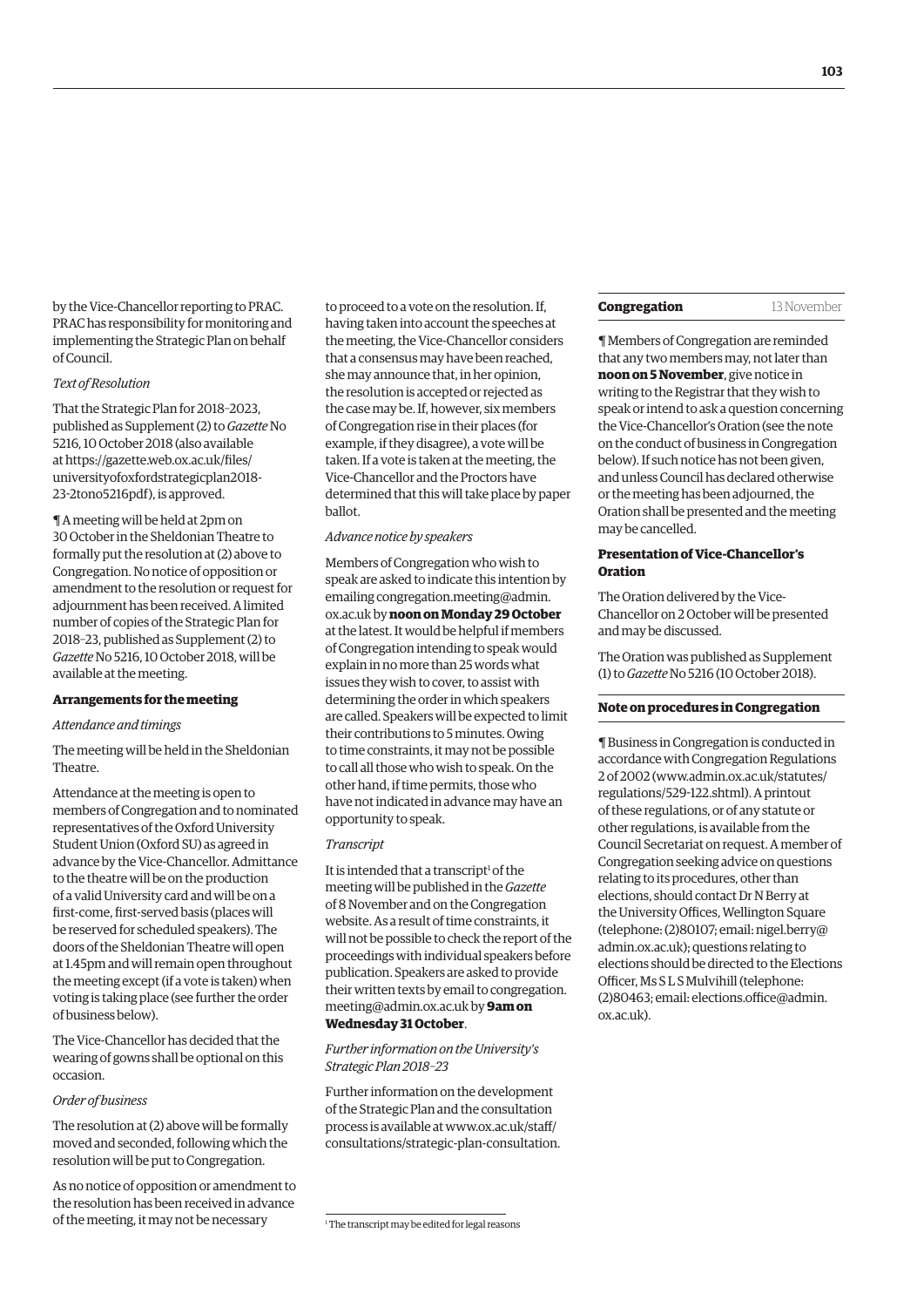# <span id="page-7-0"></span>Notices

## **Consultative Notices**

# **Department of Engineering Trust Funds**

On 15 October, General Purposes Committee (GPC) agreed to consolidate a number of small trust funds within the Engineering Department in order to streamline administration, reduce management fees, and facilitate the spending of historical income reserves by providing greater flexibility. It is intended to consolidate the funds into an Engineering Department Prize & Bursary Fund, which will be the subject of new Trust Regulations. The proposal is consistent with Council's policy of consolidating small trust funds and is supported by the Trusts Management Board. In order to facilitate these changes, GPC passed a resolution for the purposes of section 282 of the Charities Act 2011 ("the Act"). The approval of GPC and the resolution passed for the purposes of the Act shall be effective 15 days after the date of publication of this notice unless written notice of a resolution, signed by at least 20 members of Congregation and calling upon Council to withhold such approval and such resolution, has been given to the Registrar by **noon on 5 November**. The full text of the resolutions are set out below.

## GPC agreed to:

(i) **approve** on behalf of Council the Trust Regulations for the Engineering Department Prize & Bursary Fund;

(ii) **note** that the gross income of each of the following funds ("the Funds") in its last financial year did not exceed £10,000, that the Funds do not hold any designated land and are not companies or other bodies corporate, and that the Funds hold permanent endowment:

a. Sheppee Fund

b. Janson Prize in Electronic Communications

c. Medtronic Biomedical Engineering Scholarship Fund

d. Motz Prize in Electrical Engineering;

(iii) subject to the approval at (i), and being satisfied that: it is expedient in the interests of furthering the purposes of each Fund for its property to be transferred; and the new fund has purposes that are substantially similar to all the purposes of each Fund, **resolve** for the purposes of sections 267–274 of the Charities Act 2011 that all the property of the Funds should be transferred to the new Engineering Department Prize & Bursary Fund;

(iv) **resolve** that the resolution at (iii) above be notified to the University *Gazette* and, provided that no notice of a resolution calling upon Council to annul or amend the proposals is received by the Registrar by noon on the eleventh day after the day on which the proposals are published;

(v) **resolve** that copies be sent to the Charity Commission together with a statement of the University's reasons for passing them. If the Charity Commission requires further steps to be taken the Trusts Administrator is authorised to take such steps as are necessary. Once the above resolutions take effect the Trusts Administrator is authorised to take such steps as are necessary to transfer the property of the Funds in accordance with the above resolutions and any guidance given by the Commission for the purposes of the Charities Act 2011.

## **Research Services**

# REF2021 CODE OF PRACTICE **CONSULTATION**

Following the publication of draft guidance by the Funding Bodies, the principles for staff eligibility and output selection for REF2021 at Oxford are now open for consultation to inform the development of the University's Code of Practice. Information on the process, where to send queries and open events on staff eligibility can be found at: https://researchsupport. [admin.ox.ac.uk/ref. The consultation](https://researchsupport.admin.ox.ac.uk/ref)  will close on **30 November 2018**, and information on progress with the Code of Practice including the agreed version will be made available on the same website.

## **General Notices**

#### **Recognition of Distinction 2019**

# CALL FOR APPLICATIONS AND PROCEDURES FOR THE CONFERMENT OF THE TITLE OF FULL PROFESSOR

Applications are invited for the 2019 Recognition of Distinction exercise to confer the title of full professor at the University of Oxford. The closing date for applications will be **noon, 7 January 2019**. All those employed by the University in academic or senior research roles are eligible to apply, as are other University employees who are making a significant and sustained academic contribution to the University. Applications are especially welcome from under-represented groups in order to address the under-representation of women and minority ethnic staff among the University's senior academics.

The online system will be open for applications between **14 November 2018 and noon, 7 January 2019**.

The Call for applications and procedures document with full details of the exercise and how to apply is available at: www. [admin.ox.ac.uk/personnel/staffinfo/](www.admin.ox.ac.uk/personnel/staffinfo/recognition) recognition.

## **Appointments**

## **Medical Sciences**

*Corrigendum*:

CLIMAX PROFESSORSHIP OF CLINICAL **THERAPEUTICS** 

Duncan Richards, BM BCh MA DM Oxf, Vice President, Head of Translational Medicine and Director of the Cambridge Clinical Unit at GSK, has been appointed to the Climax Professorship of Clinical Therapeutics in the Nuffield Department of Orthopaedics, Rheumatology and Musculoskeletal Sciences, and as Fellow of St Hilda's, from 25 February 2019.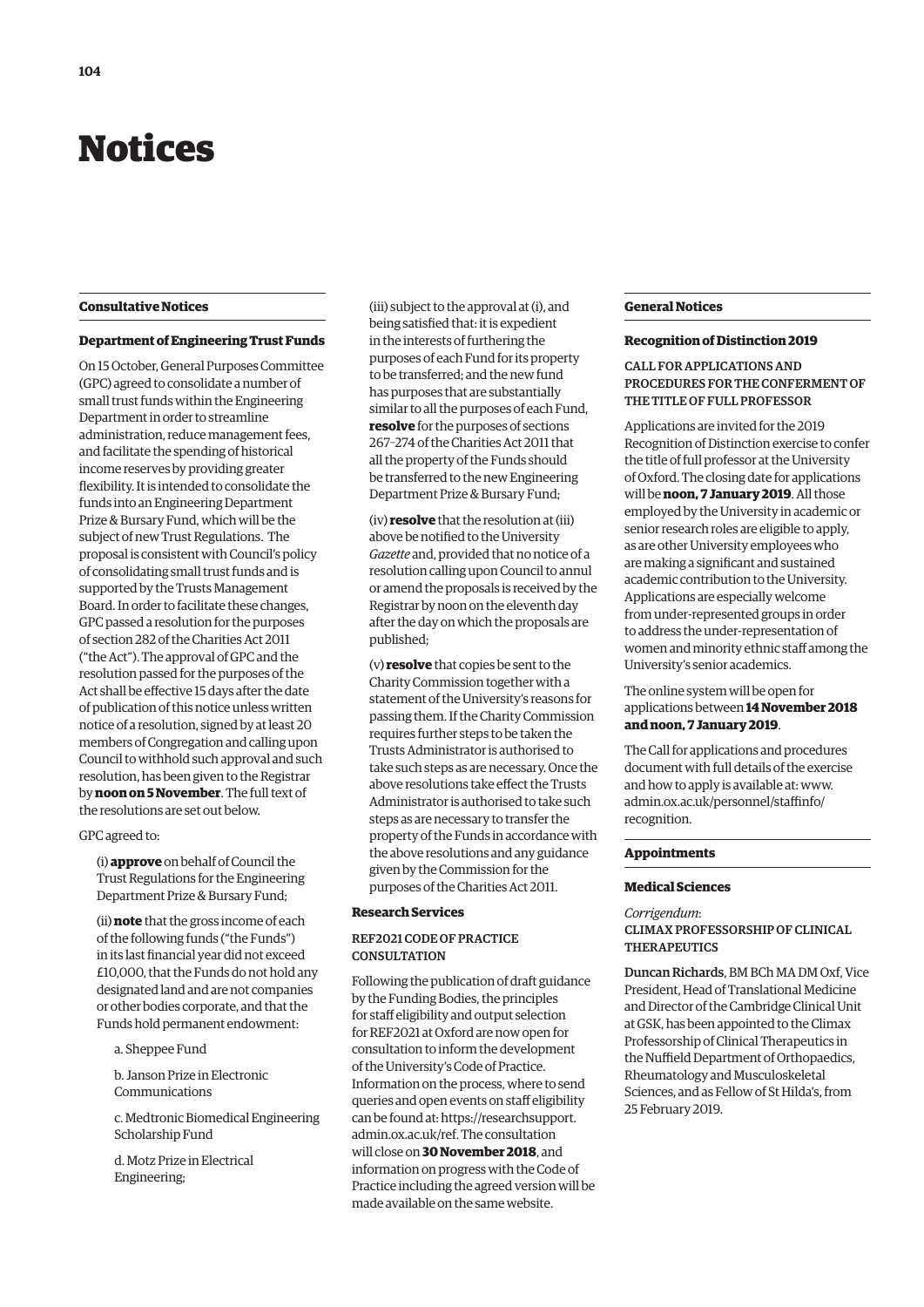# Lectures

#### <span id="page-8-0"></span>**Continuing Education**

# REAPPOINTMENT

Dr Idalina Baptista, PhD Berkeley, Associate Professor in Urban Anthropology, Department for Continuing Education, and Fellow of Kellogg, from 1 September 2018 to retirement

## **Exhibitions**

# **Mathematical Institute**

The 'Ecosystems' exhibition of photography by Dr Stanislav Shmelev will take place 9am–6pm on weekdays on 12–30 November at the Mathematical Institute, Andrew Wiles Building, Radcliffe Observatory Quarter, Woodstock Road. More [information: www.indiegogo.com/projects/](www.indiegogo.com/projects/ecosystems-complexity-diversity-and-contribution/x/5188307) ecosystems-complexity-diversity-andcontribution/x/5188307.

# **Mathematical, Physical and Life Sciences**

# **Physical and Theoretical Chemistry Laboratory**

# SOFT MATTER, BIOMATERIALS AND INTERFACES SEMINARS

The following seminars will be given at 3pm on Tuesdays in the JSR room, Physical and Theoretical Chemistry Laboratory. All welcome. Conveners: Dr R P A Dullens and Professor J Yeomans

Professor Axel Voigt, Dresden *6 Nov*: 'Liquid crystals on curved surfaces: topology, geometry and defect dynamics'

Professor Haim Diamant, Tel Aviv *13 Nov*: 'Hyperuniform structure of driven colloids'

Dr Shiladitya Banerjee, London *27 Nov*: 'Work and dissipation in living cells'

# **Department of Physics**

ASTOR FELLOWSHIP LECTURE

Professor Dimitar Sasselov, Harvard-Smithsonian Centre for Astrophysics, will lecture at 5pm on 6 December in the Martin Wood Lecture Theatre, Department of Physics, Parks Road. Doors open from 4.45pm. Refreshments will be served afterwards in the ground-floor foyer. Registration required: www.eventbrite. [co.uk/e/astor-lecture-stellar-uv-light-the](www.eventbrite.co.uk/e/astor-lecture-stellar-uv-light-the-origins-of-life-tickets-51404153206)origins-of-life-tickets-51404153206.

*Subject*: 'Stellar UV light and the origins of life'

#### **Social Sciences**

#### **Saïd Business School**

DISTINGUISHED SPEAKER SEMINAR

Dame Helena Morrissey will deliver a seminar at 17.45pm on 1 November at Saïd Business School. Registration required: [https://inspiringmorrissey.eventbrite.com.](https://inspiringmorrissey.eventbrite.com)

# **Colleges, Halls and Societies**

#### **Lincoln**

#### LINCOLN UNLOCKED LECTURE

Dr Joseph Mason will deliver this term's Lincoln Unlocked Lecture at 5.30pm on 31 October in the Oakeshott Room followed by an exhibition and drinks reception. [Registration required: www.lincoln.ox.ac.](www.lincoln.ox.ac.uk/lincoln-unlocked-music) uk/lincoln-unlocked-music.

*Subject*: 'Music in the margins: a musical tour through the Lincoln collection'

# **St Peter's, Corpus Christi and Oriel**

# REMEMBERING MARK WHITTOW

St Peter's, Corpus Christi and Oriel invite all those who knew Dr Mark Whittow to share in a day that celebrates Mark's academic work, teaching and friendship in a conference and dinner event on Saturday 3 November. More information and to [book: https://alumni.oriel.ox.ac.uk/?post\\_](https://alumni.oriel.ox.ac.uk/?post_type=event&p=2044) type=event&p=2044.

# **Wolfson**

# FOUNDATION FOR LAW, JUSTICE AND **SOCIETY**

#### *Film screening*

Professor Cecile Fabre will introduce a screening of Stanley Kubrick's masterpiece *Paths of Glory* at 7pm on 29 October in the Leonard Wolfson Auditorium. More [information and to register: www.fljs.org/](www.fljs.org/PathsofGlory) PathsofGlory.

#### *Lecture*

Emeritus Professor Denis Galligan will deliver the Max Watson Annual Lecture 2018 at 5.30pm on 30 October in the Leonard Wolfson Auditorium. More [information and to register: www.fljs.org/](www.fljs.org/Max-Watson-Lecture-2018) Max-Watson-Lecture-2018.

*Subject*: 'The post-populist constitution: reassessing the people in the constitution'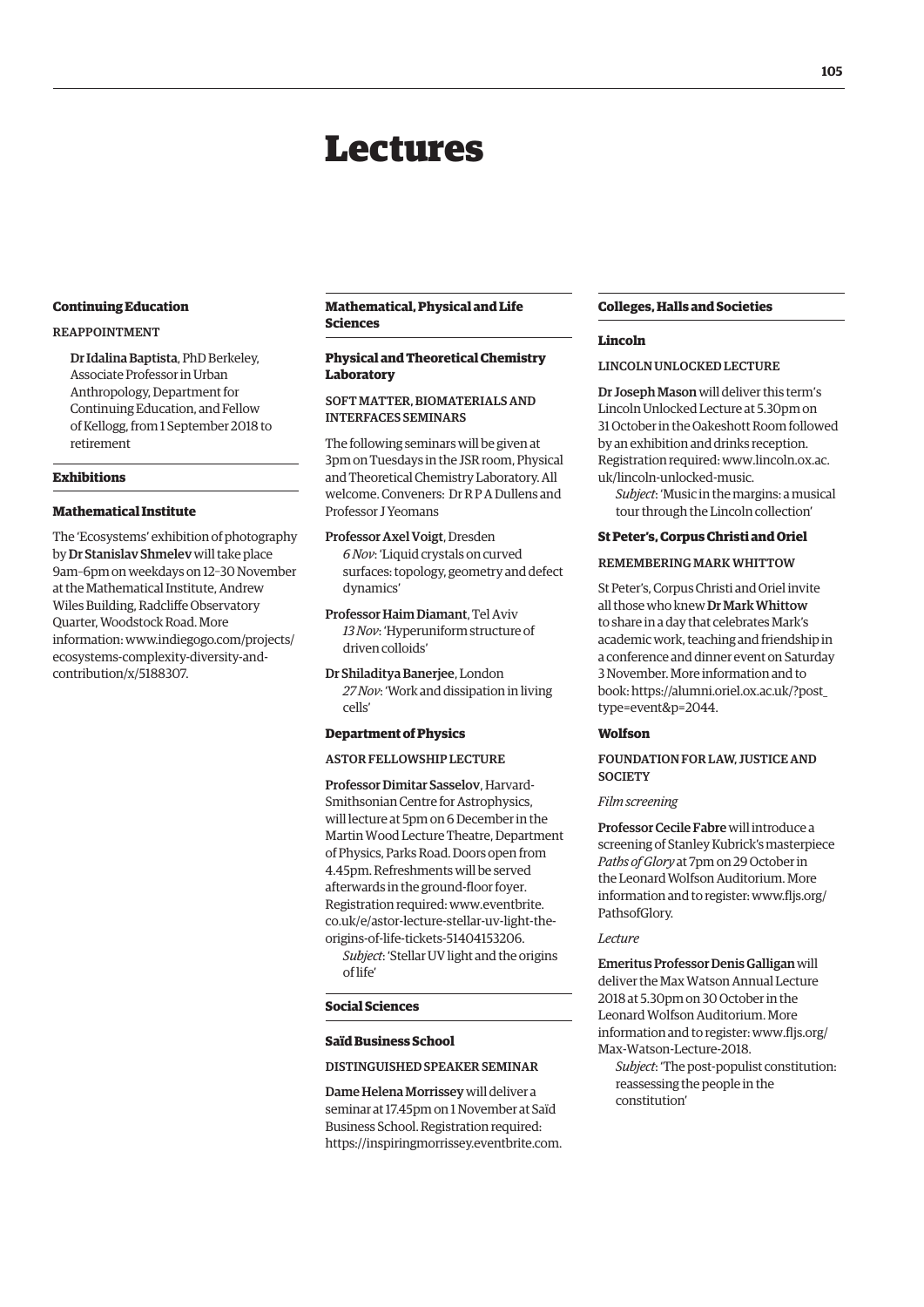# Examinations and Boards

# <span id="page-9-0"></span>*Workshop*

A workshop will take place at 9.30am on 31 October in the Haldane Room. Convener: Denis Galligan. More information and [to register: www.fljs.org/post-populist](www.fljs.org/post-populist-constitution)constitution.

*Subject*: 'The post-populist constitution'

# **Examinations for the Degree of Doctor of Philosophy**

*This content has been removed as it contains personal information protected under the Data Protection Act.*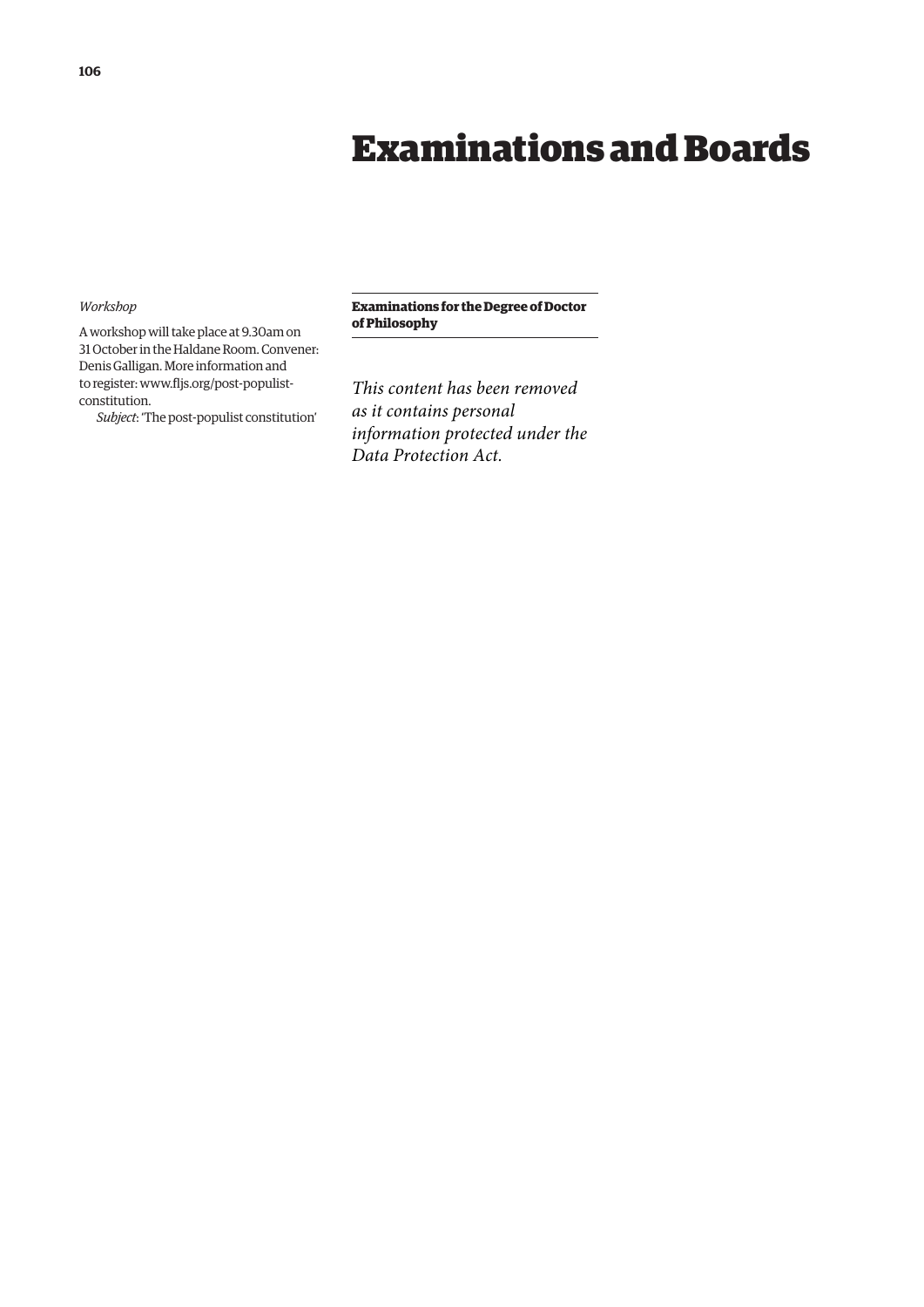<span id="page-10-0"></span>*This content has been removed as it contains personal information protected under the Data Protection Act.*

# Colleges, Halls and Societies

# **Memorial Events**

# **St Catherine's**

A memorial service will be held at 2.30pm on 30 November at the University Church of St Mary the Virgin for **Professor Ceri Peach** (1939–2018), Fellow and Tutor in Geography 1969–2007 and Emeritus Fellow 2007. Refreshments will be served afterwards in St Catherine's Hall. Please email to register [your attendance: development.office@](mailto:development.office@stcatz.ox.ac.uk) stcatz.ox.ac.uk.

# **Obituaries**

# **Merton**

The Revd Canon Bernard Brown, 10 September 2018; 1947. Aged 92. Paul Colwyn Foulkes, 4 October 2018; 1946. Aged 93. Professor Guthlac Cari Klaus Peach,

3 October 2018; 1958. Aged 79.

# **St Catherine's**

Professor Ceri Peach, 2 October 2018; Emeritus Fellow. Aged 78.

**Examinations for the Degree of Master of Science**

*This content has been removed as it contains personal information protected under the Data Protection Act.*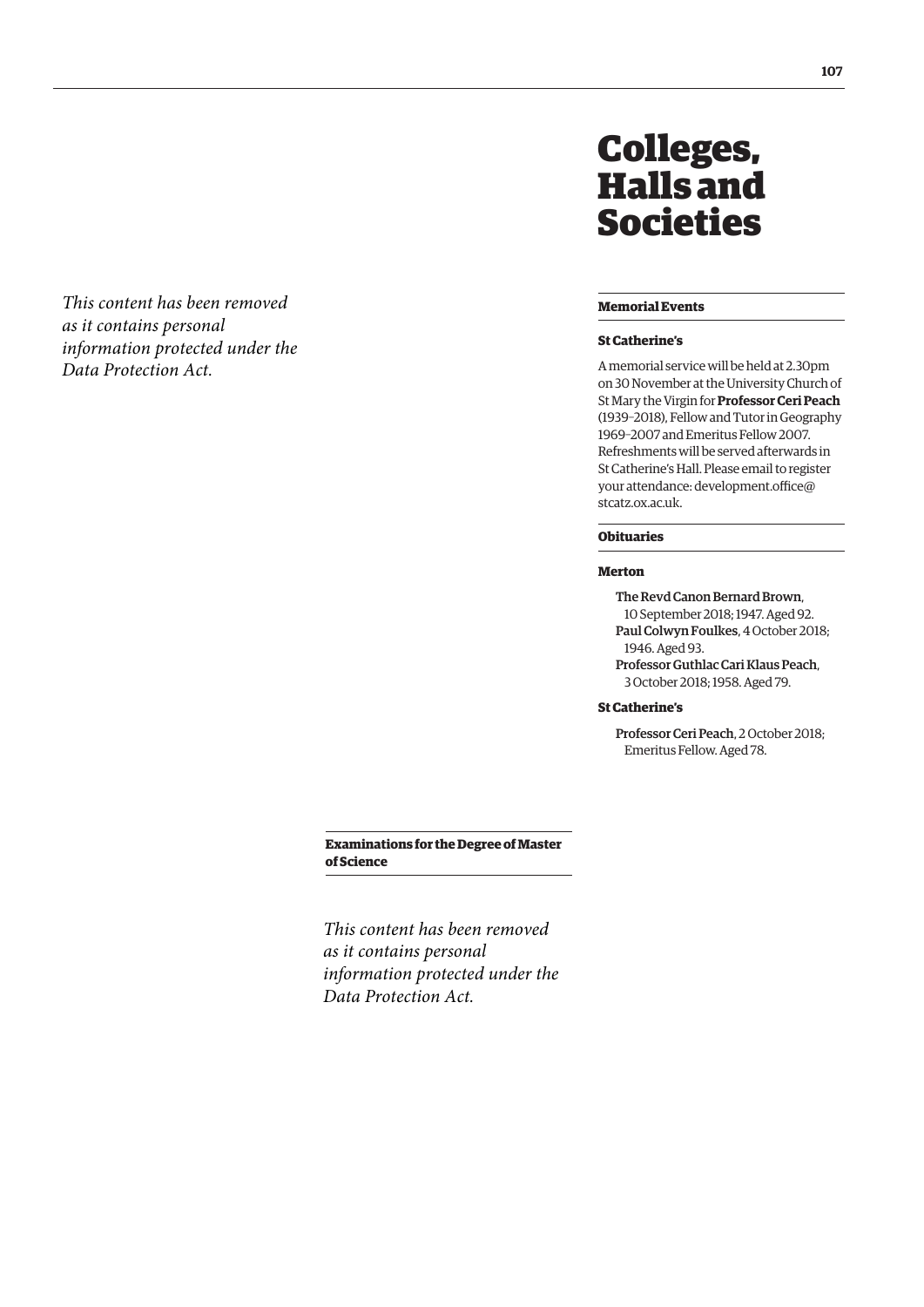# <span id="page-11-0"></span>Elections

#### **Elections** 22 November

#### **Call for nominations**

The nomination period for the elections below will close at **4pm on 25 October**.

# **Divisional Boards**

## HUMANITIES DIVISIONAL BOARD

• One person elected by and from among the members of the Faculty of Medieval and Modern Languages to hold office wie to MT 2020 [*vice* Dr Charlie Louth, Queen's]

For further information, please contact the Secretary [\(lynne.hirsch@humanities.ox.ac.](mailto:lynne.hirsch@humanities.ox.ac.uk) [uk\).](mailto:lynne.hirsch@humanities.ox.ac.uk)

# **Faculty Boards**

# BOARD OF THE FACULTY OF HISTORY

• One person elected by and from the members of the Faculty of History to hold office wie to MT 2019 [*vice* Dr Jon Parkin, St Hugh's]

For further information about the Board, please contact the Secretary ([administrator@history.ox.ac.uk\).](mailto:administrator@history.ox.ac.uk)

# BOARD OF THE FACULTY OF ORIENTAL **STUDIES**

• Two persons elected by and from the members of the Faculty of Oriental Studies to hold office wie to MT 2020 [*vice* Professor Martin Goodman, Wolfson; Dr Zeynep Yurekli-Gorkay, Wolfson]

For further information about the Board, please contact the Secretary [\(thomas.hall@](mailto:thomas.hall@orinst.ox.ac.uk) [orinst.ox.ac.uk\).](mailto:thomas.hall@orinst.ox.ac.uk)

#### **Notes**:

Nominations in writing for the elections on 22 November, by four members of Congregation other than the candidate, will be received by the Elections Office, at the University Offices, Wellington Square, up to **4pm on 25 October**.

At least one nomination in respect of each candidate must be made on an official [nomination form \(available on www.admin.](www.admin.ox.ac.uk/elections/forms/index.shtml) ox.ac.uk/elections/forms/index.shtml).

All candidates are asked to note the general requirements that apply to all committee members, as set out in Council Regulations 14 of 2002 (General Regulations of Council for Committees) [\(www.admin.ox.ac.uk/](http://www.admin.ox.ac.uk/statutes/regulations/519-122.shtml) [statutes/regulations/519-122.shtml\).](http://www.admin.ox.ac.uk/statutes/regulations/519-122.shtml)  Current members seeking re-election are also asked to check for specific restrictions on consecutive service. For further information, please see the eligibility and amendments to nominations sections on the General Information page of the elections website ([www.admin.ox.ac.uk/](http://www.admin.ox.ac.uk/elections/geninfo.shtml) [elections/geninfo.shtml\).](http://www.admin.ox.ac.uk/elections/geninfo.shtml) 

Candidates are invited to include with their nomination forms a written statement of no more than 250 words, setting out his or her reasons for standing and qualifications for the office being sought.

In the event of a contested election, Candidates' statements will be available online at [www.admin.ox.ac.uk/elections](http://www.admin.ox.ac.uk/elections)  and published in the Gazette dated 8 November. Voters may wish to wait until they have read these statements before returning their ballot papers. Ballot papers will be sent out to members of Congregation as soon as possible after the closing date for nominations. Completed ballot papers must be received by the Elections Office not later than **4pm on 22 November**.

If the number of nominations received by the closing date is no more than sufficient to fill the vacancies, the candidates nominated shall be deemed to be duly elected as of the close of the nomination period on 8 November. When required, places will be allocated according to academic standing, as defined in Council Regulations 22 of 2002, Part 2: Academic Precedence and Standing, made by Council on 26 June 2002.

If the number of nominations received by the closing date is less than sufficient to fill the vacancies, those candidates nominated will be deemed elected unopposed, and the remaining vacancies will lapse, in which case, in accordance with the regulations, the places must remain vacant until appointments are made jointly by the Vice-Chancellor and Proctors.

For further information, please contact the Elections Officer ([shirley.mulvihill@admin.](mailto:shirley.mulvihill@admin.ox.ac.uk) [ox.ac.uk\).](mailto:shirley.mulvihill@admin.ox.ac.uk) 

#### **Elections** 29 November

#### **Call for nominations**

The nomination period for the election below will close at **4pm on 1 November**.

#### **Divisional Boards**

## HUMANITIES DIVISIONAL BOARD

• One person elected by and from the members of the Faculty of History to hold office wie to MT 2020 [*vice* Dr Perry Gauci, Lincoln]

For further information, please contact the Secretary ([lynne.hirsch@humanities.ox.ac.](mailto:lynne.hirsch@humanities.ox.ac.uk) [uk\).](mailto:lynne.hirsch@humanities.ox.ac.uk)

# **Faculty Boards**

# BOARD OF THE FACULTY OF PHILOSOPHY

• Three persons elected by and from the members of the Faculty of Philosophy to hold office wie to MT 2019 [*vice* Professor William Mander, Harris Manchester; Dr James Studd, Lady Margaret Hall] and wie to MT 2020 [*vice* Dr Anil Gomes, Trinity]

For further information about the Board, [please contact the Secretary \(rachael.](mailto:rachael.sanders@philosophy.ox.ac.uk) sanders@philosophy.ox.ac.uk).

#### **Notes**:

Nominations in writing for the elections on 29 November, by four members of Congregation other than the candidate, will be received by the Elections Office, at the University Offices, Wellington Square, up to **4pm on 1 November**.

At least one nomination in respect of each candidate must be made on an official [nomination form \(available on www.admin.](www.admin.ox.ac.uk/elections/forms/index.shtml) ox.ac.uk/elections/forms/index.shtml).

All candidates are asked to note the general requirements that apply to all committee members, as set out in Council Regulations14 of 2002 (General Regulations of Council for Committees) ([www.admin.](http://www.admin.ox.ac.uk/statutes/regulations/519-122.shtml) [ox.ac.uk/statutes/regulations/519-122.](http://www.admin.ox.ac.uk/statutes/regulations/519-122.shtml) [shtml\). Cu](http://www.admin.ox.ac.uk/statutes/regulations/519-122.shtml)rrent members seeking reelection are also asked to check for specific restrictions on consecutive service. For further information, please see the eligibility and amendments to nominations sections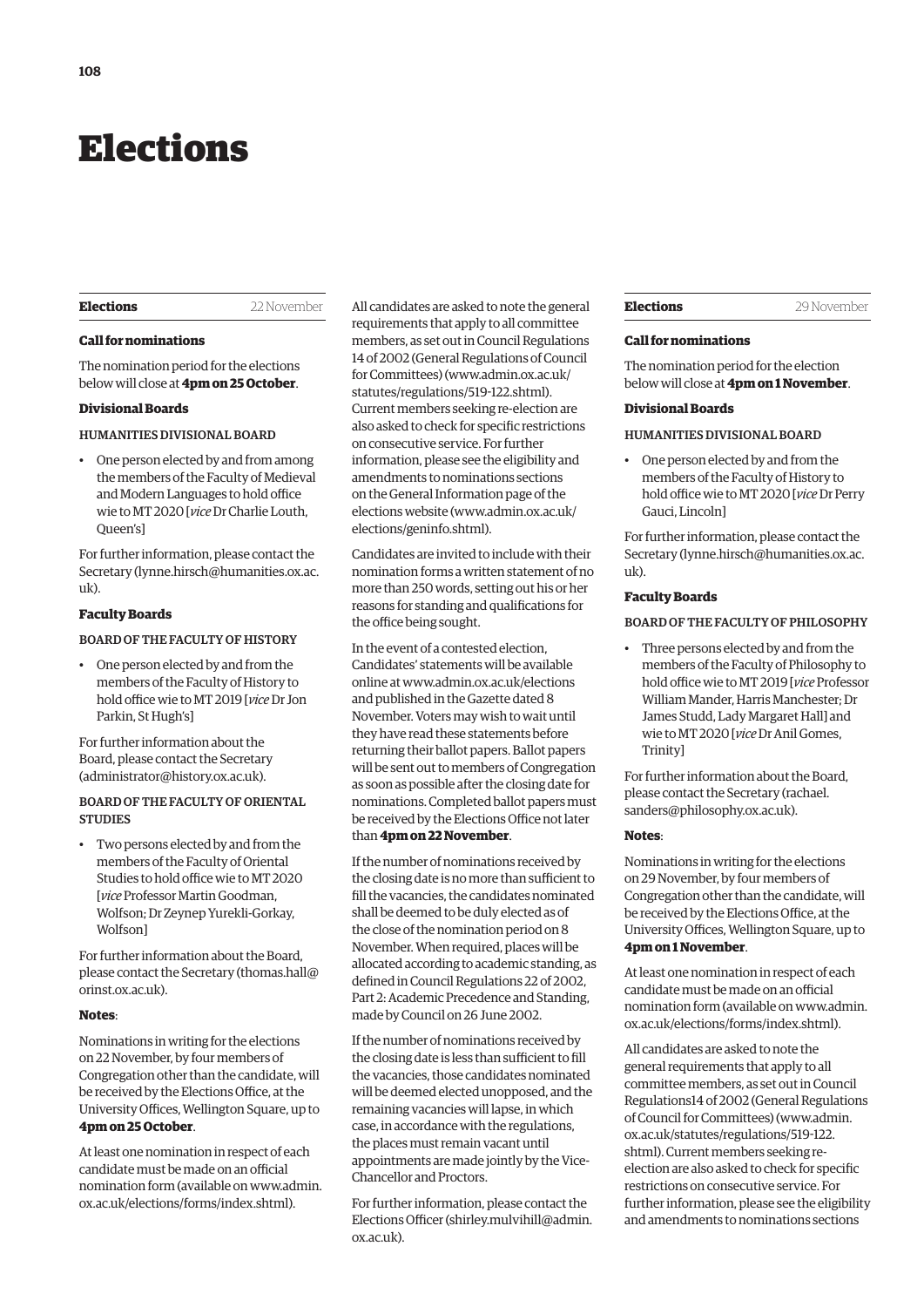# Advertisements

<span id="page-12-0"></span>on the General Information page of the elections website [\(www.admin.ox.ac.uk/](http://www.admin.ox.ac.uk/elections/geninfo.shtml) [elections/geninfo.shtml\).](http://www.admin.ox.ac.uk/elections/geninfo.shtml) 

Candidates are invited to include with their nomination forms a written statement of no more than 250 words, setting out his or her reasons for standing and qualifications for the office being sought.

In the event of a contested election, Candidates' statements will be available online at [www.admin.ox.ac.uk/elections](http://www.admin.ox.ac.uk/elections)  and published in the *Gazette* dated 15 November. Voters may wish to wait until they have read these statements before returning their ballot papers. Ballot papers will be sent out to members of Congregation as soon as possible after the closing date for nominations. Completed ballot papers must be received by the Elections Office not later than **4pm on 29 November**.

If the number of nominations received by the closing date is no more than sufficient to fill the vacancies, the candidates nominated shall be deemed to be duly elected as of the close of the nomination period on 15 November. When required, places will be allocated according to academic standing, as defined in Council Regulations 22 of 2002, Part 2: Academic Precedence and Standing, made by Council on 26 June 2002.

If the number of nominations received by the closing date is less than sufficient to fill the vacancies, those candidates nominated will be deemed elected unopposed, and the remaining vacancies will lapse, in which case, in accordance with the regulations, the places must remain vacant until appointments are made jointly by the Vice-Chancellor and Proctors.

For further information, please contact the Elections Officer [\(shirley.mulvihill@admin.](mailto:shirley.mulvihill@admin.ox.ac.uk) [ox.ac.uk\).](mailto:shirley.mulvihill@admin.ox.ac.uk)

#### **Advertising enquiries**

*Email*: [gazette.ads@admin.ox.ac.uk](mailto:gazette.ads@admin.ox.ac.uk) *Telephone*: 01865 (2)80548 *Web*[: https://gazette.web.ox.ac.uk/classified](https://gazette.web.ox.ac.uk/classified-advertising-gazette)advertising-gazette

# **Deadline**

Advertisements are to be received by **noon on Wednesday** of the week before publication (ie eight days before publication). Advertisements must be submitted online.

#### **Charges**

Commercial advertisers: £30 per insertion of up to 70 words, or £60 per insertion of 71–150 words.

Private advertisers: £20 per insertion of up to 70 words, or £40 per insertion of 71–150 words.

See our website for examples of whether an advertisement is considered commercial [or private: https://gazette.web.ox.ac.uk/](https://gazette.web.ox.ac.uk/classified-advertising-gazette) classified-advertising-gazette.

#### **Online submission and payment**

Advertisements must be submitted and paid for online, using a credit card or debit card, through a secure website. For details, [see https://gazette.web.ox.ac.uk/classified](https://gazette.web.ox.ac.uk/classified-advertising-gazette)advertising-gazette.

# **Extracts from the terms and conditions of acceptance of advertisements**

*General*

1. Advertisements are accepted for publication at the discretion of the editor of the *Gazette*.

*Note*. When an advertisement is received online, an acknowledgement will be emailed automatically to the email address provided by the advertiser. The sending of this acknowledgement does not constitute an acceptance of the advertisement or an undertaking to publish the advertisement in the *Gazette*.

2. The right of the *Gazette* to edit an advertisement, in particular to abridge when necessary, is reserved.

3. Advertisements must be accompanied by the correct payment, and must be received by the deadline stated above. *No refund can be made for cancellation after the acceptance of advertisements*.

4. Once an advertisement has been submitted for publication, no change to the text can be accepted.

5. Voucher copies or cuttings cannot be supplied.

#### *Charges*

6. Two separate charging arrangements will apply, for commercial and private advertisers. The rates applicable at any time will be published regularly in the *Gazette*, and may be obtained upon enquiry. The rates, and guidance on applicability of each rate, are also available online.

The editor's decision regarding applicability of these rates to an individual advertiser will be final.

#### *Disclaimer*

**7. The University of Oxford and Oxford University Press accept no responsibility for the content of any advertisement published in the** *Gazette***. Readers should note that the inclusion of any advertisement in no way implies approval or recommendation of either the terms of any offer contained in it or of the advertiser by the University of Oxford or Oxford University Press.**

# *Advertisers' Warranty and Indemnity*

**13. The advertiser warrants:**

**(i) Not to discriminate against any respondents to an advertisement published in the** *Gazette* **on the basis of their gender, sexual orientation, marital or civil partner status, gender reassignment, race, religion or belief, colour, nationality, ethnic or national origin, disability or age, or pregnancy.**

(ii) That the advertisement does not contravene any current legislation, rules, regulations or applicable codes of practice.

(iii) That it is not in any way illegal or defamatory or a breach of copyright or an infringement of any other person's intellectual property or other rights.

*You are advised to view our full Terms and Conditions of acceptance of advertisements. Submission of an advertisement implies acceptance of our terms and conditions, which may be found at https://gazette.web.ox.ac. [uk/classified-advertising-gazette](https://gazette.web.ox.ac.uk/classified-advertising-gazette), and may also be obtained on application to Gazette Advertisements, Public Affairs Directorate, University Offices, Wellington Square, Oxford OX1 2JD.*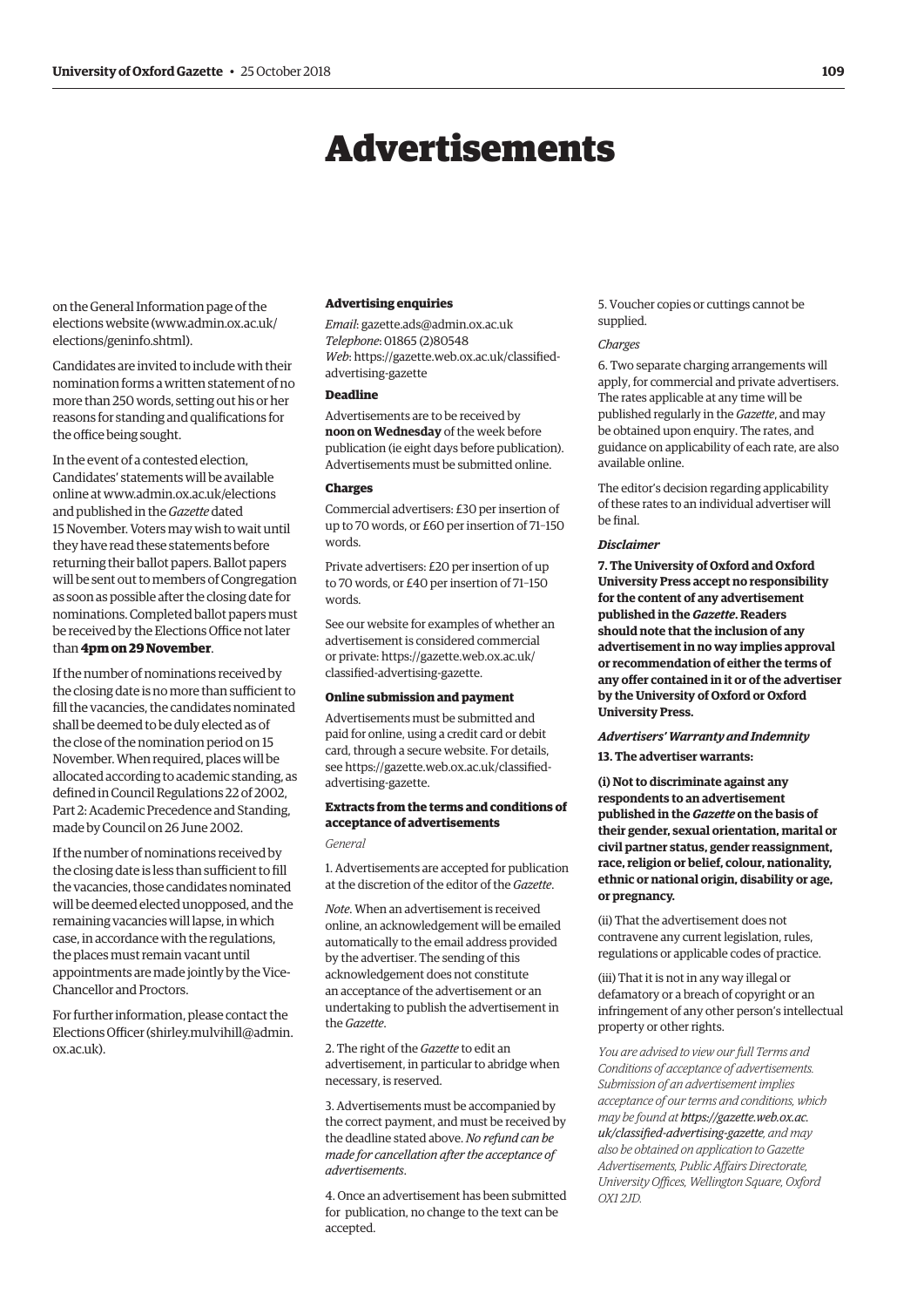# **Miscellaneous**

#### **Corpus Christi College, Cambridge: Boutwood Lecture**

**The 2018 Boutwood Lecture** entitled 'On Faith and Citizenship' will be given by Lord Maurice Glasman at 5pm on Thurs 5 Nov 2018 at the McCrum Lecture Theatre, Corpus Christi College, Cambridge. The lecture will be followed by questions from the audience. Further details and the Boutwood poster can [be found at: www.corpus.cam.ac.uk/events/](www.corpus.cam.ac.uk/events/boutwood-lecture) boutwood-lecture.

## **Islip Remembers**

**An exhibition** of the 25 local men and women killed in action in WW1 and the 54 who fought and survived will take place at 11–5pm on 1–14 Nov at St Nicholas, Islip, Oxfordshire OX5 2SD.

## **The Anchor**

**The Anchor pub**, dining rooms and terrace – close to Jericho. We serve simple, honest, fresh food with daily changing seasonal specials, an extensive wine list and great beer. Our 2 private dining rooms can seat 14 and 16 and are available for meetings or dinner parties. We are open 9am–11pm Mon–Fri and 8am–11pm Sat and Sun. 2 Hayfield Rd, Oxford OX2 6TT. Tel: [01865 510282. Web: www.theanchoroxford.](www.theanchoroxford.com) com.

# **Be In Art**

**Would you love to be more creative?** Be In Art runs fun, expressive and non-intimidating painting courses. These are for you if you are an absolute beginner or you are looking to get back into painting again. After just a few hours you will leave feeling relaxed, energised, accomplished and inspired. Curious? For more information visit [www.be-in-art.co.uk](http://www.be-in-art.co.uk)  or contact [jane@beinart.co.uk. Co](mailto:jane@beinart.co.uk)urses and lessons held in Headington, Oxford.

# **Art card publisher Oxford**

**Stone Pine Design** card publisher specialising in wood engraving, linocuts and Oxfordshire. Beautifully produced, carefully selected designs by internationally renowned artists. Web: [www.stonepinedesign.co.uk.](http://www.stonepinedesign.co.uk)

#### **Research participants sought**

**Adolescent girls aged 14–17 years** are invited to take part in a brain imaging study into emotion regulation abilities to help us to understand anxiety in teenagers. Participants will attend the FMRIB centre at the John Radcliffe Hospital with their parents for a single session of approximately 2.5 hours, where we will acquire brain scans and administer behavioural tests. For further [information email: kathrin.cohenkadosh@psy.](mailto:kathrin.cohenkadosh@psy.ox.ac.uk) ox.ac.uk. CUREC Ref: MS-IDREC-C2-2015-023.

# **Groups and societies**

# **The Oxford University Newcomers' Club**

at the University Club, 11 Mansfield Rd, OX1 3SZ, welcomes the wives, husbands or partners of visiting scholars, of graduate students and of newly appointed academic and administrative members of the University. We offer help, advice, information and the opportunity to meet others socially. Informal coffee mornings are held in the club every Wednesday 10.30am–noon (excluding the Christmas vacation). Newcomers with children (aged 0–4) meet every Fri in term 10.15am–11.45am. We have a large programme of events including tours of colleges, museums and other places of interest. Other term-time activities include a book group, informal conversation group, garden group, antiques group, an opportunity to explore Oxfordshire and an Opportunities in Oxford group. Visit our website: [www.newcomers.ox.ac.uk.](http://www.newcomers.ox.ac.uk) 

**Oxford Research Staff Society** (OxRSS) is run by and for Oxford research staff. It provides researchers with social and professional networking opportunities, and a voice in University decisions that affect them. Membership is free and automatic for all research staff employed by the University of Oxford. For more information and to keep up to date, see: web: [www.oxrss.ox.ac.uk;](http://www.oxrss.ox.ac.uk)  Facebook: [http://fb.me/oxrss; Tw](http://fb.me/oxrss)itter: @ [ResStaffOxford; mailing list: researchstaff](mailto:researchstaff-subscribe@maillist.ox.ac.uk)subscribe@maillist.ox.ac.uk.

# **Restoration and Conservation of Antique Furniture**

**John Hulme** undertakes all aspects of restoration. 30 years' experience. Collection and delivery. For free advice, telephone or write to the Workshop, 11A High St, Chipping Norton, Oxon, OX7 5AD. Tel: 01608 641692.

#### **Sell your unwanted books**

**Sell your unwanted books** at competitive prices. If you need extra space or are clearing college rooms, a home or an office, we would be keen to quote for books and CDs. Rare items and collections of 75 or more wanted if in VG condition; academic and non-academic subjects. We can view and collect. Contact Graham Nelson at History Bookshop Ltd on 01451 821660 or [sales@historybookshop.com.](mailto:sales@historybookshop.com)

#### **Antiques bought and sold**

**Wanted and for sale** – quality antiques such as furniture, fire guards, grates and related items, silver, pictures, china and objects d'art etc. Please contact Greenway Antiques of Witney, 90 Corn Street, Witney OX28 6BU on 01993 705026, 07831 585014 or email [jean\\_greenway@hotmail.com.](mailto:jean_greenway@hotmail.com)

## **Services Offered**

**Big or small, we ship it all**. Plus free pick up anywhere in Oxford. Also full printing services available (both online and serviced), 24 hour photocopying, private mailing addresses, fax bureau, mailing services and much more. Contact or visit Mail Boxes Etc, 266 Banbury Rd, Oxford. Tel: 01865 514655. Fax: 01865 514656. Email: [staff@mbesummertown.co.uk.](mailto:staff@mbesummertown.co.uk)  Also at 94 London Rd, Oxford. Tel: 01865 [741729. Fax: 01865 742431. Email: staff@](mailto:staff@mbeheadington.co.uk) mbeheadington.co.uk.

**Airport transfer/chauffeur service**. If you are looking for a reliable and experienced transfer service I would be happy to discuss your needs. Last year I handled 328 airport transfers successfully and I have over 20 years' experience. Account customers welcome and all major credit cards accepted. Let my comfortable Audi A8 take you to Heathrow for £75! Contact Tim Middleton. Tel: 07751 [808763 or email: timothy.middleton2@](mailto:timothy.middleton2@btopenworld.com) btopenworld.com.

**Carpenter/joiner**. For bookcases, wardrobes, etc, made on site to your specifications. Portfolio available. Call Rob Guthrie on 01608 677423 (evening) or 07961 444957 (daytime). Email: [rob.s.guthrie@gmail.com.](mailto:rob.s.guthrie@gmail.com) 

**Independent pensions and financial advice**. Austin Chapel Independent Financial Advisers LLP provide bespoke pensions and financial advice to staff working for the University of Oxford. We provide Annual Allowance and Lifetime Allowance pension tax mitigation advice and calculations. In addition, we can provide projections of future pension benefits to ensure your retirement plans are on course to meet your retirement income requirements. We also offer an independent investment review service to help ensure that your investment portfolio still meets your current attitude to risk and is tax efficient. The initial meeting can be held at your workplace, home or our central Oxford offices. There is no cost for the initial meeting. For more information contact Gary O'Neill on 01865 304094 or email [gary.oneill@austinchapel.co.uk.](mailto:gary.oneill@austinchapel.co.uk)

**Hope Services** is a family-run typesetting company established more than 35 years ago. Based in the heart of Oxfordshire, we specialise in the styling and production of published material. We regularly work on all types of publications including early learning teaching titles; single-author, first-time novels and novellas; academic law books and journals; and social, financial and technical reports. We would be happy to discuss and develop your ideas, and provide you with an individual quote. Please feel free to contact us at Hope Services (Abingdon) Ltd. Tel: 01235 530439. Web: [www.hopeservices.co.uk. Em](http://www.hopeservices.co.uk)ail: [mark.harvey@hopeservices.co.uk.](mailto:mark.harvey@hopeservices.co.uk)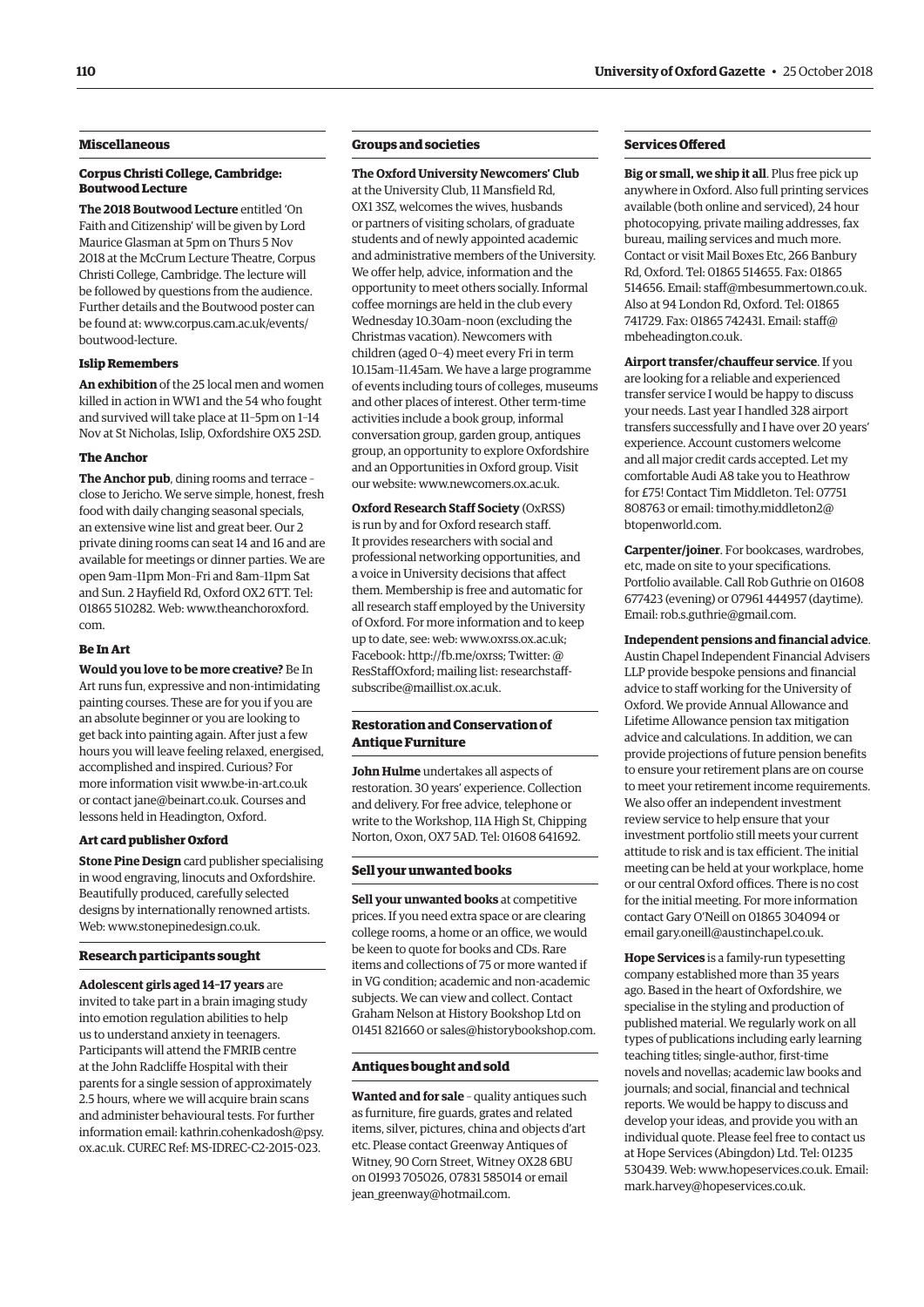# **Situations Vacant**

**Marketing roles available**. Interested in using your marketing skills to play a key role in a fast-paced education organisation? The Oxford Scholastica Academy is an inspirational summer school for bright 13–18-year-olds from around the world. We are looking for a Marketing Deputy Director, Manager and Executive to join our fun and friendly team. Deadline: 31 Oct. More information: [www.](http://www.oxfordscholastica.com/jobs) [oxfordscholastica.com/jobs.](http://www.oxfordscholastica.com/jobs)

# **Houses to Let**

**Bright fully furnished house** with garden and 2 double bedrooms available to let on a short- or long-term basis. Ideal for academic visitors, visiting friends or family. Moments from the vibrant Cowley Rd, and just a 10-min walk to Oxford city centre. Open-plan living/ dining area; modern kitchen and bathroom; enclosed private garden with lawn, decking and outdoor seating. Fast Wi-Fi. Bills included. Email [jamie.vicary@cs.ox.ac.uk fo](mailto:jamie.vicary@cs.ox.ac.uk)r more information.

**Charming 300-year-old cottage** in Woodstock to let. 2 mins' walk of the Town Hall and all the shops and bars in Woodstock. Living room/dining room, cellar/snug, modern kitchen with integrated dishwasher, fridge and ranger cooker, new boiler, freshly painted, secluded cottage garden, en-suite master bedroom. Many period features, open fireplace, exposed beams, original flagstone flooring. Pets welcome, on-street parking, [£1,250 pcm. Email: duncan@hensonwebb.](mailto:duncan@hensonwebb.com) com.

**To let in Jericho**: charming, sunny 3-bedroom Victorian terraced cottage with south-facing rear garden. Close to bars, shops, restaurants. Short walk to city centre and University departments. Available immediately, furnished or unfurnished. £1,750 pcm. Tel: 07989 318406, 07788 561529 or 01865 377435.

# **Flats to Let**

**Summertown**. Bright 1-bedroom unfurnished apartment located on the first floor of a pleasant small block of flats. 1 double bedroom, bathroom, large living room and fitted kitchen. Secure on-site parking and communal bicycle shed. Adjacent shops and easy access to city centre/University. Suitable for non-smoking academics, postgraduates and professionals. Available 1 Nov, £1,000 pm. Contact Mark Carter: tel: 07768 687472 or email: [mandjcarters@gmail.com.](mailto:mandjcarters@gmail.com)

**Old Headington,** 10 mins from John Radcliffe, furnished flatlet for one, bed/sitting room kitchen/dining room, shared bathroom. Lovely location in Grade II listed building in conservation area, quiet with rural views, £620 pcm, no bills except for electric. Call [Rosemary on 01865 761550 or email joss@](mailto:joss@rareformnewmedia.com) rareformnewmedia.com.

# **Accommodation Offered**

**We are looking for a responsible academic**  of any age who would like to house sit for us during Hilary term 2019. The house is in north Oxford, well equipped and comfortable; we need someone who could take care of 2 cats while we are abroad. Details to be discussed. Please contact [Ruth.Harris@history.ox.ac.uk.](mailto:Ruth.Harris@history.ox.ac.uk)

**Visiting academics welcomed** as paying guests for short or long stays in comfortable home of retired academic couple. Situated in quiet, leafy close in north Oxford within easy distance of main University buildings, town centre, river, shops and restaurants. Rooms have free TV, Wi-Fi, refrigerator, microwave, kettle, tea, coffee, central heating. Linen, cleaning, breakfast all included in the very moderate terms. Email: [DVL23@me.com.](mailto:DVL23@me.com)

**scottfraser** – market leaders for quality Oxfordshire property. Selling, letting, buying, renting, investing – we are here to help. Visit [www.scottfraser.co.uk fo](http://www.scottfraser.co.uk)r more information or call: Headington sales: 01865 759500; Summertown sales: 01865 553900; East Oxford sales: 01865 244666; Witney sales: 01993 705507; Headington lettings: 01865 761111; Summertown lettings: 01865 554577; East Oxford and student lettings: 01865 244666; Witney lettings: 01993 777909.

# **Self-catering Apartments**

**Visiting Oxford?** Studio, 1-, 2- and 3-bed properties conveniently located for various colleges and University departments. Available from 1 week to several months. Apartments are serviced, with linen provided and all bills included. Details, location maps and photos can be found on our website at [www.](http://www.shortletspace.co.uk) [shortletspace.co.uk. Co](http://www.shortletspace.co.uk)ntact us by email on [stay@shortletspace.co.uk or](mailto:stay@shortletspace.co.uk) call us on 01993 811711.

**Shortlet studios** for singles or couples needing clean, quiet self-catering accommodation for weeks or months. Handy for High St (town, colleges), Cowley Rd (shops, restaurants), University sportsground (gym, pool), Oxford Brookes campuses, buses (London, airports, hospitals). Modern, selfcontained, fully furnished including cooking and laundry facilities, en-suite bathroom, Wi-Fi broadband, TV/DVD/CD, central heating, cleaning and fresh linen weekly. Off-road parking for cars and bikes. Taxes and all bills [included. Enquiries: stay@oxfordbythemonth.](mailto:stay@oxfordbythemonth.com) com.

# **Looking for 5-star serviced accommodation**

right in the heart of the city? Swailes Suites offer city centre, award-winning maisonettes and apartments providing that 'home from home' feel that will help you get the most out of your stay. The Swailes Suites 'easy in, easy out' flexible booking arrangements, from 3 days to 6 months, together with good transport links make arrival and departure hassle-free. Check out our website at [www.](http://www.swailessuites.co.uk) [swailessuites.co.uk, co](http://www.swailessuites.co.uk)ntact Debbie on 01865 318547 or email [debbie@nops.co.uk. Of](mailto:debbie@nops.co.uk)fice established more than 25 years in 47 Walton Street, Jericho, OX2 6AD.

#### **Holiday Lets**

**Cornwall cottage** and restored chapel in quiet hamlet on South West Coast Path within 100m of the sea and minutes from Caerhays and Heligan. Each property sleeps 6. Comfortably furnished, c/h, wood burner and broadband. Ideal for reading, writing, painting, walking, bathing, bird watching. Beautiful beach perfect for bucket and spade family holidays. Short winter breaks available from £250. Tel: 01865 558503 or 07917 864113. Email: [gabriel.amherst@btconnect.com. Se](mailto:gabriel.amherst@btconnect.com)e: [www.](http://www.cornwallcornwall.com) [cornwallcornwall.com.](http://www.cornwallcornwall.com)

#### **Choose from over 11,000 holiday villas**

and apartments in Spain with Clickstay. We make it easy for you to make the perfect choice with our verified renter reviews and a dedicated customer services team. You can choose from modern apartments in Mallorca to whitewashed traditional fincas in Tenerife from just £73 pw! Many of our rental properties have private pools, sea views and large gardens with BBQ facilities. See: [www.](http://www.clickstay.com/spain) [clickstay.com/spain.](http://www.clickstay.com/spain)

#### **Property for Sale**

**Mosaics, Oxford** – an exciting new development and demonstrator NHS Healthy New Town – within easy reach of the city and Headington via networks of cycle routes and public transport. Stylish and architecturally elegant properties: from 1-bedroom modern apartments to spacious detached family houses. Show apartment and home open daily 10am–5.30pm. Help to Buy available. Contact Savills: 01865 269010. For more information see: [http://mosaicsoxford.co.uk.](http://mosaicsoxford.co.uk)